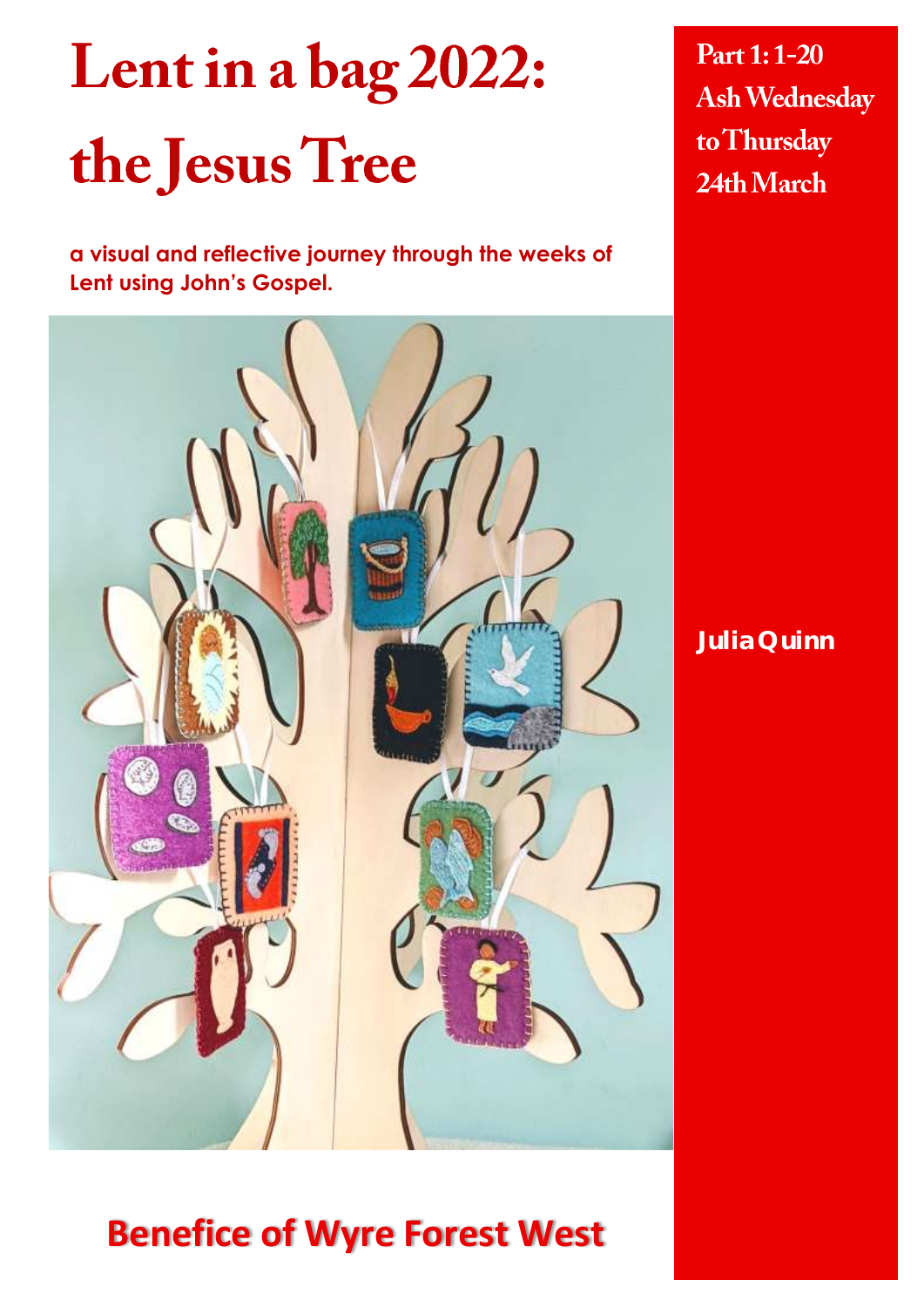### **Contents**

### **Acknowledgements**

These Jesus Tree decorations created by Julia Quinn, 2022.

Patterns to create your own set of felt Jesus Tree decorations are available online, see Do Small Things with love (www.etsy.com/shop/DoSmallThingsWLove)

#### **Bible verses are from:**

The New Revised Standard Version Bible, copyright © 1989 the Division of Christian Education of the National Council of the Churches of Christ in the United States of America. The Message Copyright © 1993, 2002, 2018 by [Eugene H. Peterson](https://www.biblegateway.com/versions/?action=getVersionInfo&vid=65)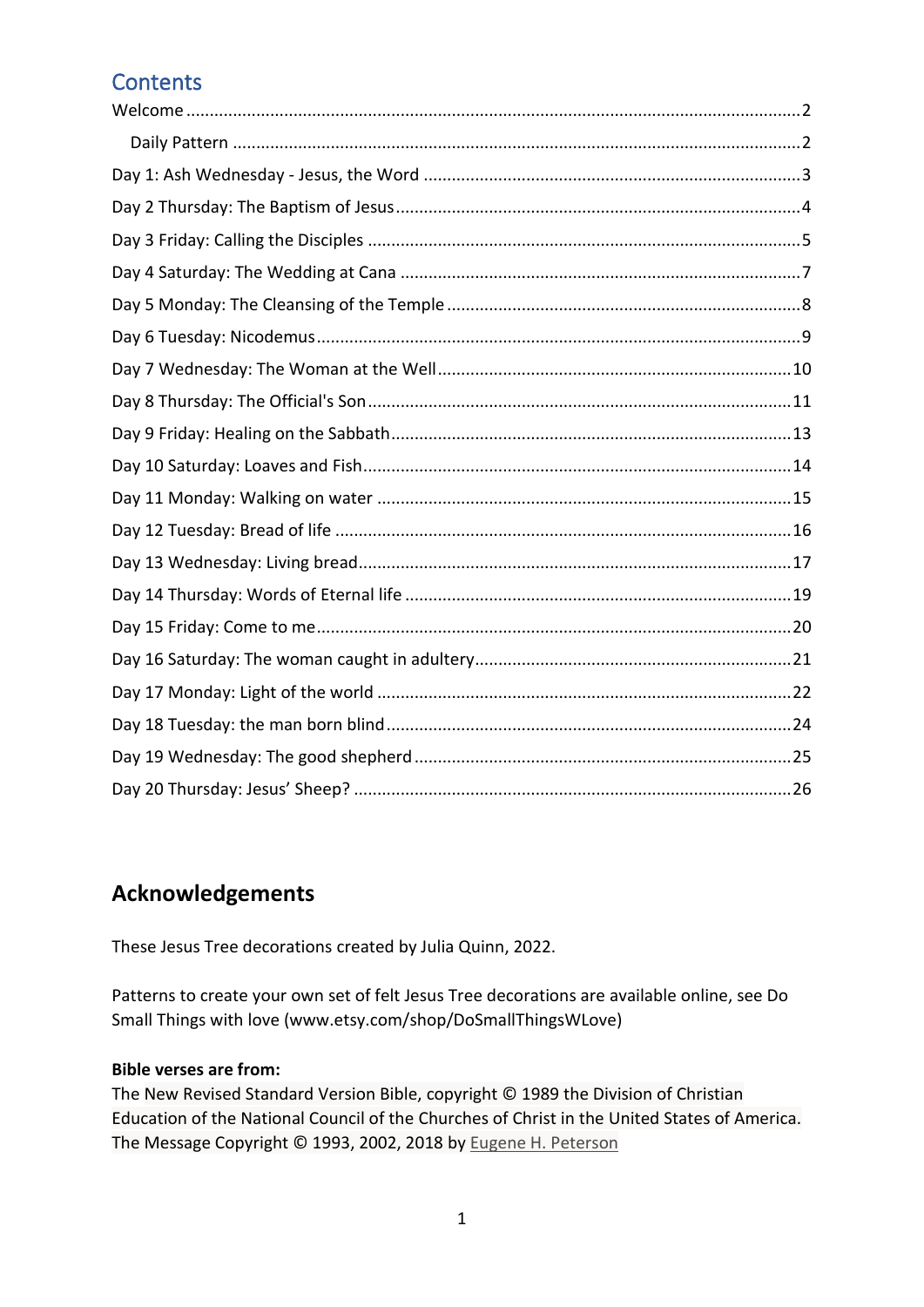### <span id="page-2-0"></span>**Welcome**



Welcome to Lent in a bag 2022: the Jesus tree Jesus Tree; a visual and reflective journey through the weeks of Lent using John's Gospel. A Jesus tree is a development of the Jesse tree. Originally this showed the ancestors of Jesus (as our family tree would) but now it is used as an Advent activity that reflects on the story of God and God's people. A Jesus tree takes this idea further, and focuses on Jesus' birth, ministry, death and resurrection.

For each of the 40 days of Lent (which doesn't count Sundays) there is a decoration to colour, a short reading (and sometimes a link to a longer one), a reflection to think about, a short prayer and activity.

In addition to the materials in the bag, you will need scissors, ribbon or string and a Bible (You can read the stories online at sites such as biblegateway.com). If you don't have a tree for your decorations, put together some sticks, hang the decorations on a ribbon, decorate a window or door; be as creative as you wish!

# **Daily Pattern**

| <b>Pause</b>   | Light your candle and pause. Breath in and out and settle before God. |
|----------------|-----------------------------------------------------------------------|
| <b>Read</b>    | Each day there is a passage from John's Gospel to read.               |
| <b>Reflect</b> | Using the reflection given, what does this passage say to you today?  |
| Pray           | Using the given prayer or your own.                                   |
| <b>Respond</b> | Each day has a suggested activity in response to the reflection.      |
| <b>Relax</b>   | Colour or create your own decoration for the day.                     |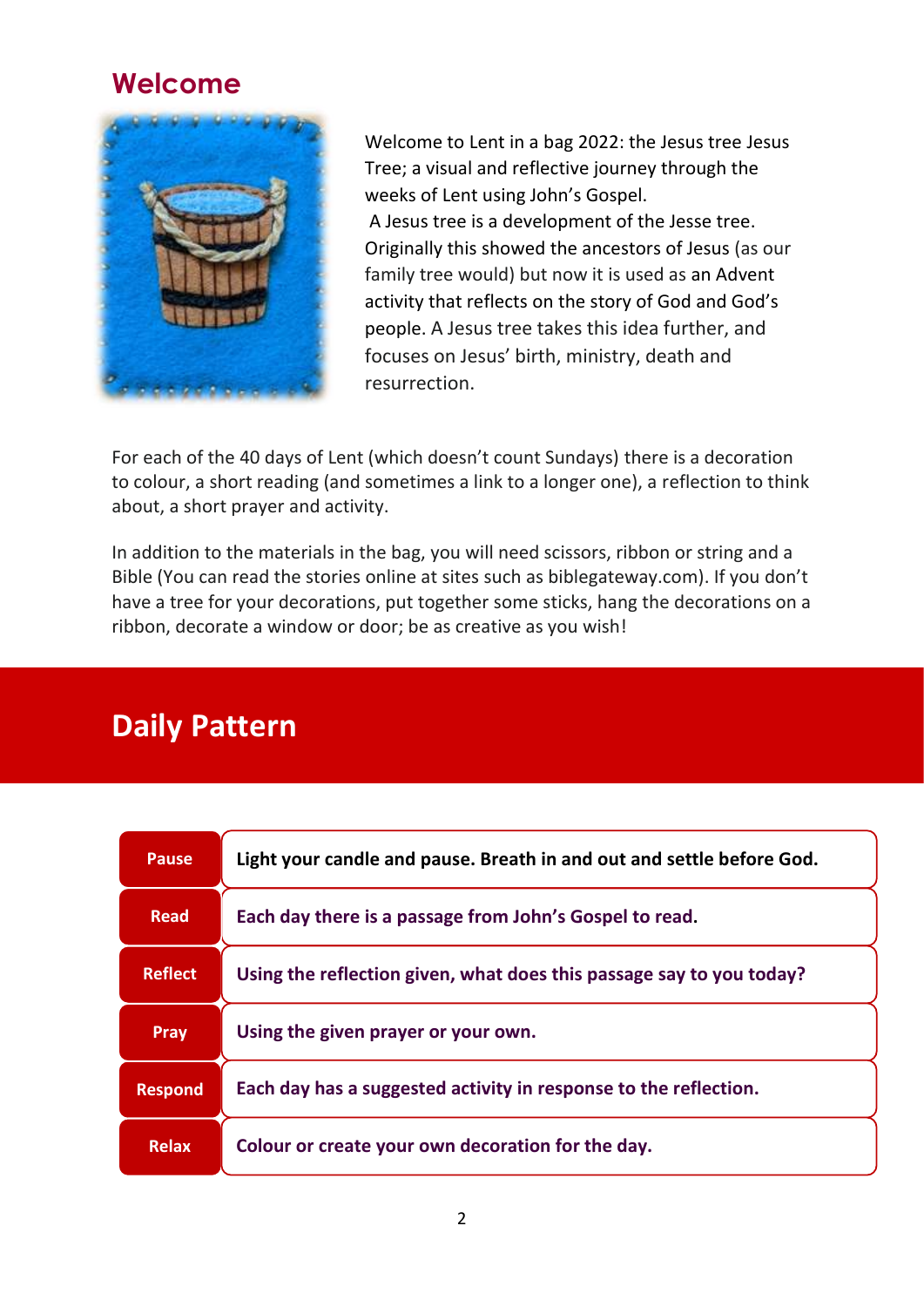<span id="page-3-0"></span>*"And the Word became flesh and lived among us, and we have seen his glory, the glory as of a father's only son, full of grace and truth."*

#### *Read John 1: 1-18*

Today we start at the beginning of John's Gospel with the prologue; verses we usually hear around Christmas Day. As we read the verses, what stands out, what thoughts come to mind?

#### **For Reflection**

This Ash Wednesday is the start of another church season where things aren't quite the same due to Coronavirus. After the last two years, perhaps we can better identify with the Jesus' forty days in the wilderness. Yet, despite this, we can still enter into the Lenten journey knowing that wherever we are, even if we do feel alone in the desert, God is with us. One of the acts suggested in the liturgy for today is that, as a part of our Lenten journey we read and meditate on God's holy word; something I hope that this Jesus tree will help us to do, as we travel together through John's Gospel.

Where better to begin than at the beginning? Here we read not just the word of God, but we read of the Word – Jesus. It is such a few weeks since Christmas that the Christmas story itself has had little time to fade in our minds. That story, woven together from Matthew and Luke is one of wonder and joy. Yet it is in these words from John that the true immensity of Christ's actions for us are described. The One who created the universe, who helped to form us in God's own image, didn't just look on from afar. Jesus, the living word became one of us. As we remember we are but dust, we also remember how God embraces and inhabits and becomes one with that dust.

He was born a tiny, vulnerable baby and learned to walk and talk, just as we do. Imagine Jesus, for whom the cold, immense, vacuum of space was a canvas, experiencing human touch, taste, warmth and cold, pain and happiness, tiredness and joy, friendship, betrayal and loneliness and even death. If we wonder if God can understand what we are living though, I believe the answer is yes. For us too, in difficult days, the light shines in the darkness, and the darkness will not overcome it.

As today we ponder our mistakes and missteps, we do so knowing how great is God's love for us. Can we bring all our sorrows and regrets before God, trusting in that immense love?

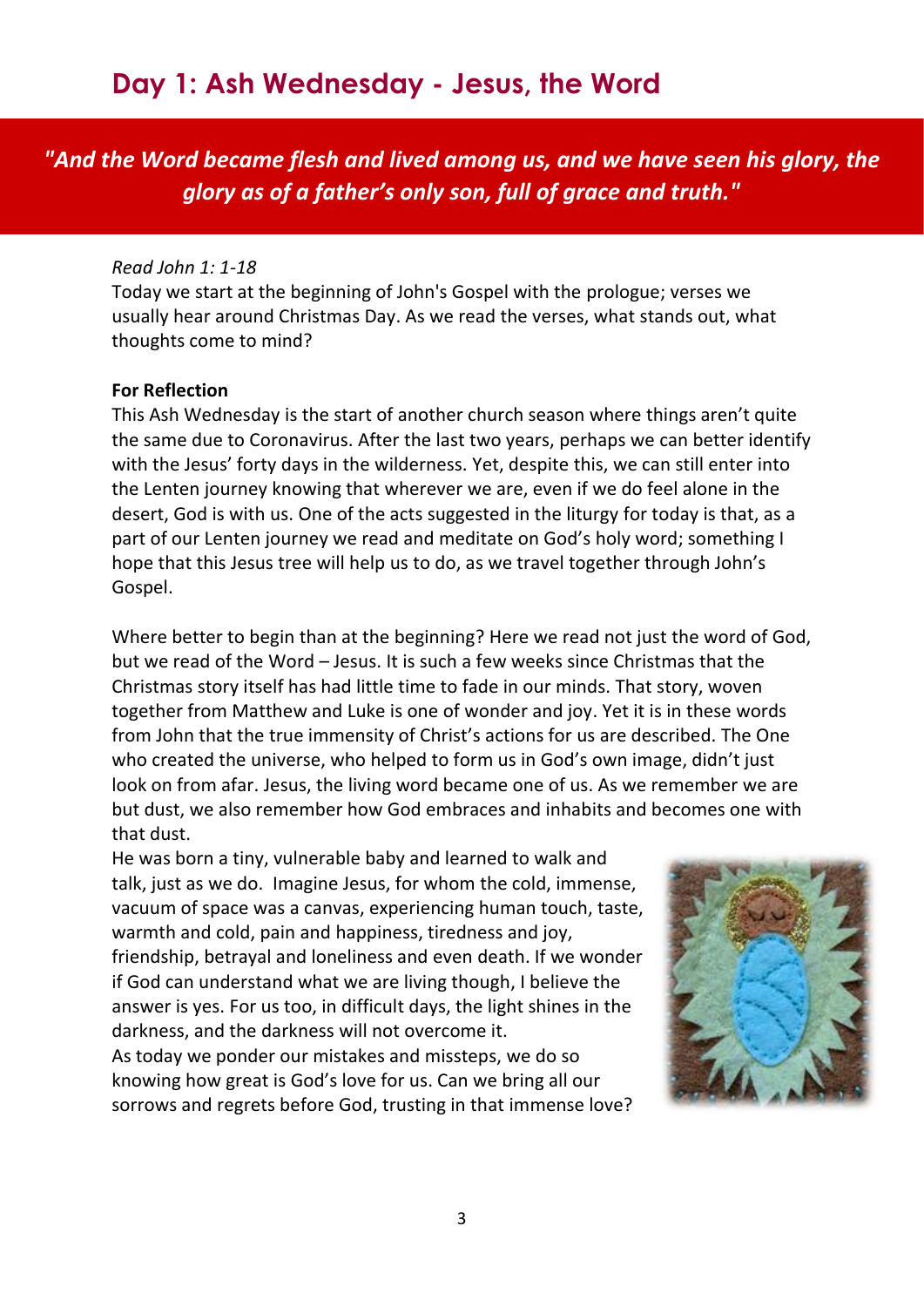#### **Prayer**

Loving Lord, living Word who created stars and planets and brought forth life in all its richness, we ask forgiveness for our wrongdoing. As we journey with you though these difficult and dark times, draw close to us through this Lenten season. May you be our light. Amen.

#### *Activity*

*Look around for ways in which the light shines for you today. Perhaps light a candle, write down your favourite verse from today's reading or express your thoughts through a drawing.*

# <span id="page-4-0"></span>**Day 2 Thursday: The Baptism of Jesus**

*"The next day he saw Jesus coming toward him and declared, "Here is the Lamb of God who takes away the sin of the world!"*

#### *Read John 1: 19-34*

We jump forward in time to John the Baptist. It is a rather different perspective on the baptism of Jesus that that we read in Luke, our Gospel for this year.

#### **For Reflection**

John's gospel is full of signs and wonders. As I came to read this passage about John the Baptist, I was very aware of how different it seemed from the story we hear in Matthew, Mark and Luke. Yes, we still have John baptising; preparing, getting people ready because God is doing something new, is still very much part of the story. But a passage that begins with, "Who are you?" focuses little on John the Baptist. It rapidly becomes all about Jesus and who he is; who John sees that he is – the Messiah, the baptiser with the Holy Spirit. We start to get some of the wonderful phrases that



occur in John's gospel.

*"Lamb of God who takes away the sins of the world."* John the Baptist testified that the Messiah was coming to a world that was unprepared, unsure how to judge who might be their longed-for saviour. He was sure he knew. The presence of the dove of the Holy Spirit, descending and resting on Jesus showed him all he needed. He saw his role as simple; to tell all who would listen that Christ was here amongst us. John the Baptist denied being anybody special. He even denied the title of prophet. He declared he was not even good enough to untie the Messiah's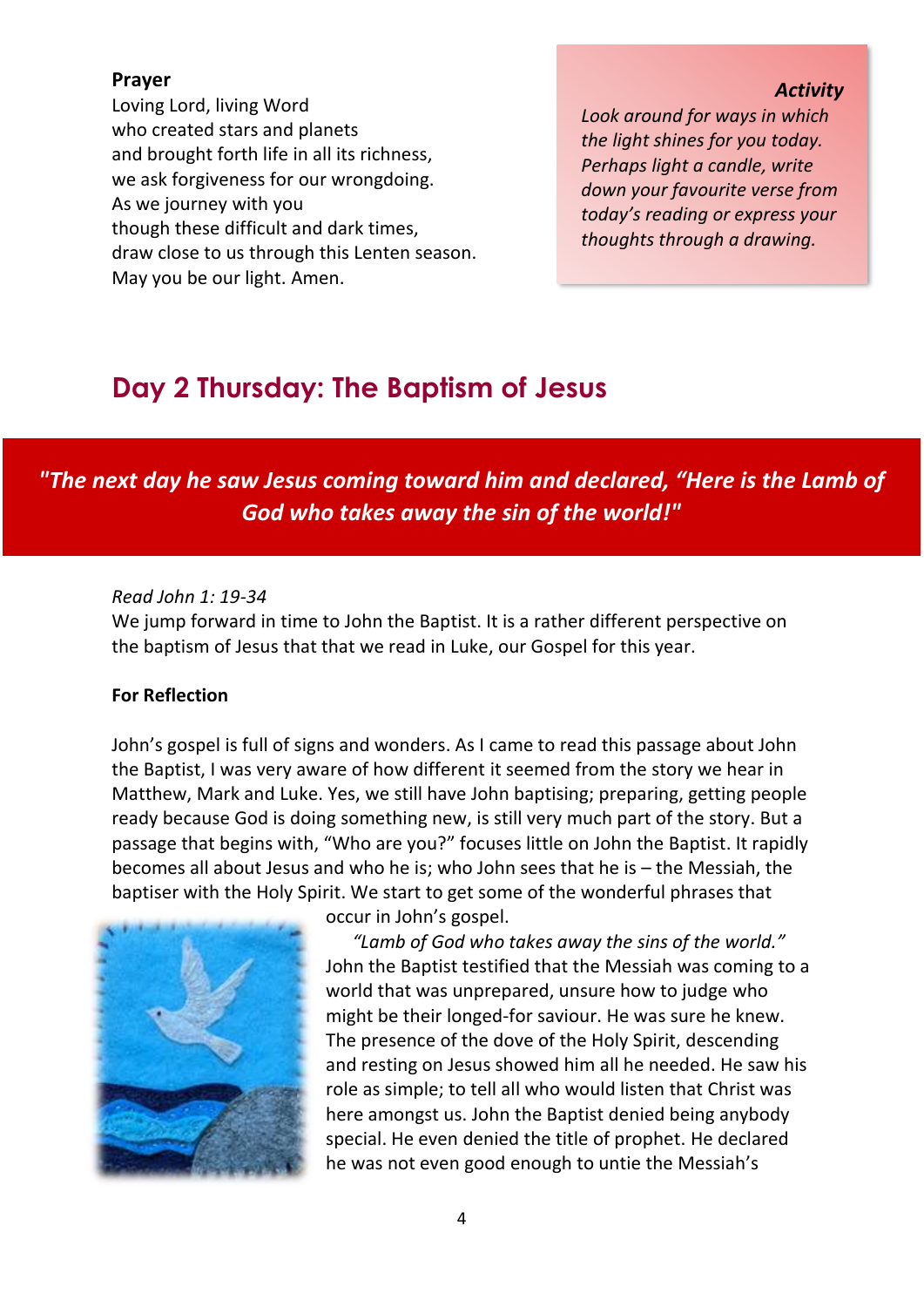sandals - a job for a servant or slave. Faithful, courageous, humility seems to sum up John the Baptist's character here; characteristics he shares with our servant King Jesus. He may not have considered himself important; yet 2000 years later we celebrate the role he played in announcing the beginning of Jesus' ministry amongst us. He taught us to turn and seek for God, knowing that our sins will be forgiven for no-one is unimportant to God.

Do you feel unimportant to God today, or valued as one Jesus came to love?

#### **Prayer**

Loving Lord, Lamb of God, as we turn to you again we ask that we may know the love you have for us deep in our hearts, setting us aflame to share your love with others. Amen

#### *Activity*

*Cup some water in your hands and think about your own baptism. Thank God for those who helped lead you to faith and those whose lives you have nurtured.*

# <span id="page-5-0"></span>**Day 3 Friday: Calling the Disciples**

### *"Come and see."*

#### *Read John 1: 35-51*

We learn of people coming to find out more about Jesus in today's reading. Let us come and see how God's Word speaks to us today.

As we read the verses, what stands out, what thoughts come to mind?

#### **For Reflection**

"Can anything good come out of Nazareth?" asks Nathanael. "Come and see." is Philip's response. It may just be local rivalry; Nathanael was from Cana, the next village along from Nazareth (the  $1<sup>st</sup>$  century equivalent of looking down one's nose and saying, "We're better than you").

There again, we all know of places people dismiss, where they don't want to live or visit; places that people don't want to admit they are from, because they fear judgement and mistreatment. I wonder whether Nathanael followed Philip expecting his comments to be justified? If so, he was in for a shock. Jesus saw him and welcomed him with generous words.

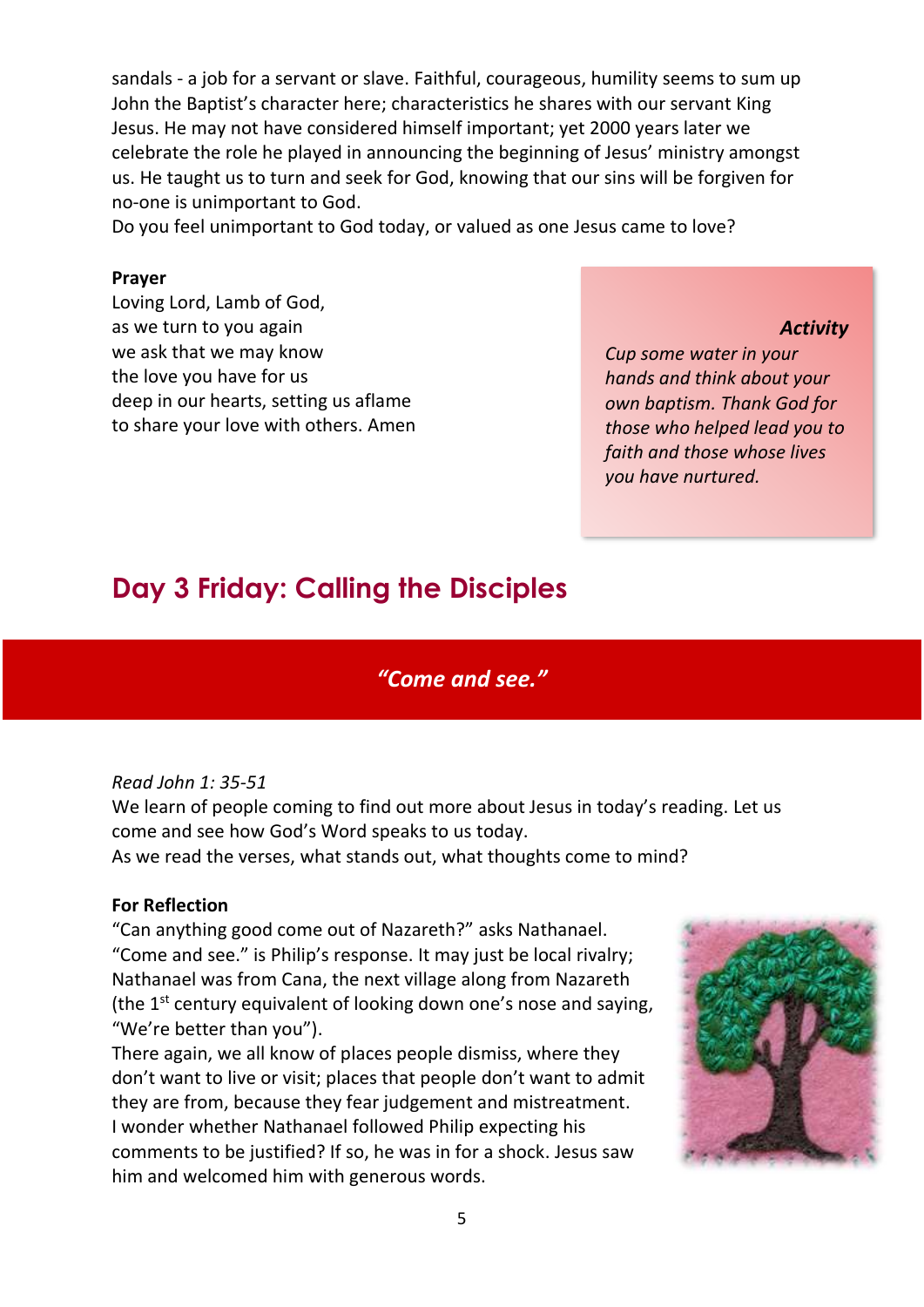It takes moments for Nathanael's doubts and scepticism to be overturned and for him to recognise Jesus as Son of God and King of Israel. The Messiah had arrived. For me, Nathanael's story shows someone who was hoping for and seeking God's promised Messiah, but had, perhaps, certain expectations in mind. Yet he was willing to "Come and see" and allow his own preconceptions to be challenged. When given the chance, he saw that this carpenter from an unimportant, poor village was something unexpected, someone greater than had seemed possible. Jesus' response to Nathanael's declaration of faith?

#### *"You haven't seen anything yet!"*

(The Message)

Nathanael hadn't – and as we shall read, this Messiah was probably far from the ideal he had in his mind when he made his declaration. Just imagine what he witnessed, what each of the disciples learned about God and Jesus. All they did was answer a simple call to *"Come and see"* and *"Follow me."*

Too often we and the world around us think we have God all worked out; safely contained in the box of our preconceived ideas. Today, let us ask God to help us set these aside so we may discover anew the wonder of a God who says "Come and see; you haven't seen anything yet!"

Does it feel like God is asking you to embrace endless wonder today, or a set of expectations?

#### **Prayer**

Loving Lord, renew our sense of wonder and free us from unhelpful images of you and others. As we read your word and live in your world help us to "Come and see" where you are working in us and others to bring about healing, refreshment and new life. Amen

#### *Activity*

*Find a map and/or images of places (in the world or close by) where people are disadvantaged and discriminated against. Create a collage or write a prayer and add the words "Come and See" as we remember that God wants us to see them as his children too.*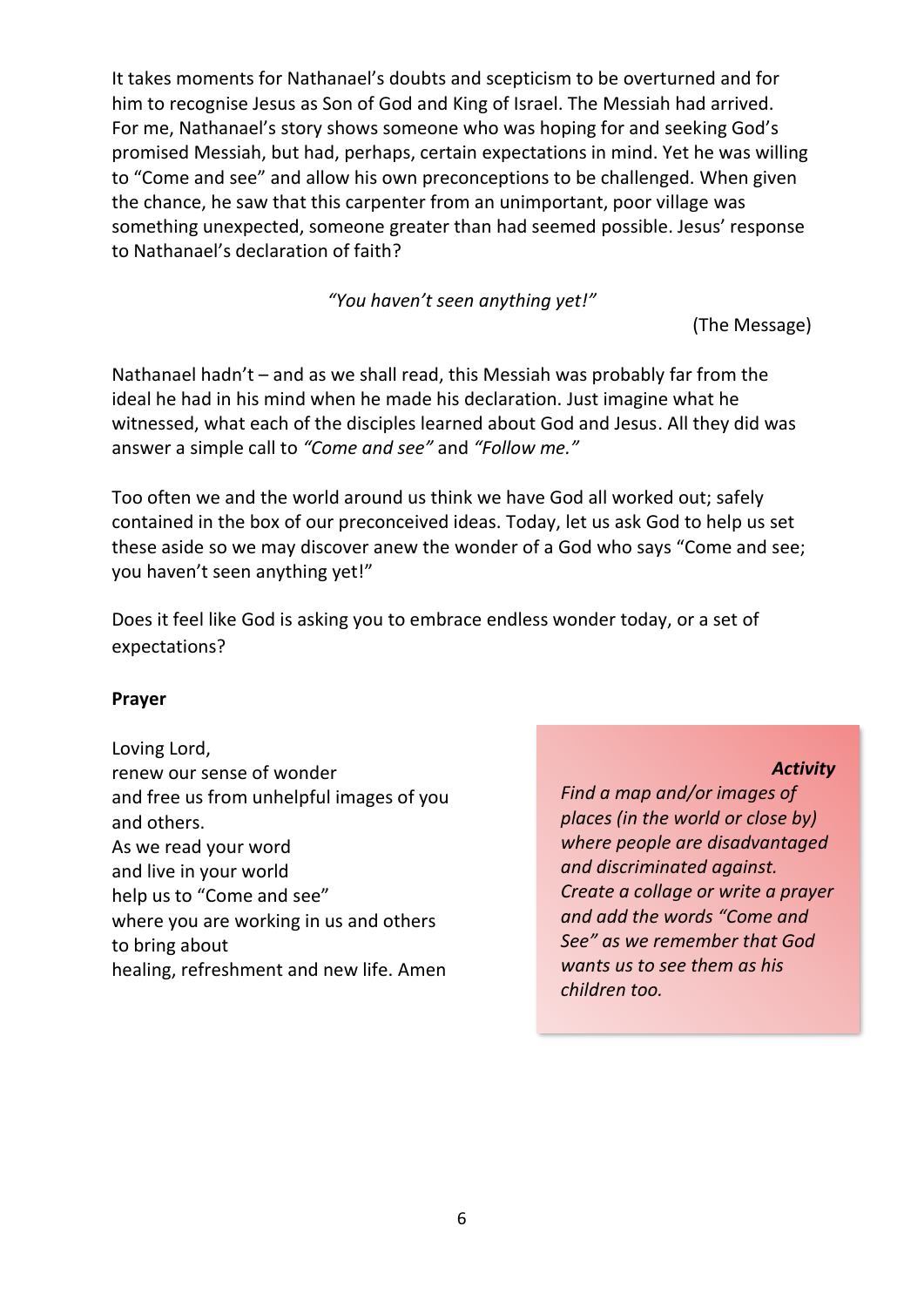# <span id="page-7-0"></span>**Day 4 Saturday: The Wedding at Cana**

*"the mother of Jesus said to him, "They have no wine."* 

#### *Read John 2: 1-12*

Today we read the story of the first of Jesus' "Signs" at a wedding about to lapse into disaster. As we read the verses, what stands out, what thoughts come to mind?

#### **For Reflection**

Here is God among us, joining in with the important celebrations of human life that mean so much to us, even today. Jesus (albeit reluctantly) steps up to ensure that the celebration of this couple's new life together doesn't descend into shame and embarrassment due to a lack of hospitality. The need (of which the bride and groom were probably totally unaware) was met; and with such abundance! Six jars full of water each holding between 20 to 30 gallons.

That's a minimum of 120 gallons of wine - or in bottle terms around 600 bottles of wine. God, in Jesus, doesn't do things by halves.

Yet it is a sign that is done quietly, behind the scenes, visible only to the servants and the disciples. We are let in on the secret, to learn from it. There is more here than just a dramatic miracle demonstrating Jesus' divinity. It's a sign of what Jesus has in store for all of us, the abundance of new life that he brings. It reminds us again that God is the source of all life, all good things.



Perhaps it also challenges us to use the resources we have received wisely, remembering God gifts them to us for everyone to share, as all shared in this bounty at the wedding.

What might we do today to embrace God's generosity?

#### **Prayer**

Loving Lord, who rejoices in our celebrations and comforts us in our tragedies, we thank you for the gifts you bring us. We praise you for the beauties of this world whose resources we often take for granted. Help us to treasure what we have from you and share with all in generosity. Amen

*Activity*

*Look around you today for signs of new life that spring brings. Perhaps watch the birds or look for flowering bulbs. Make a note, a picture or take a photo to remind you of Jesus' promises.*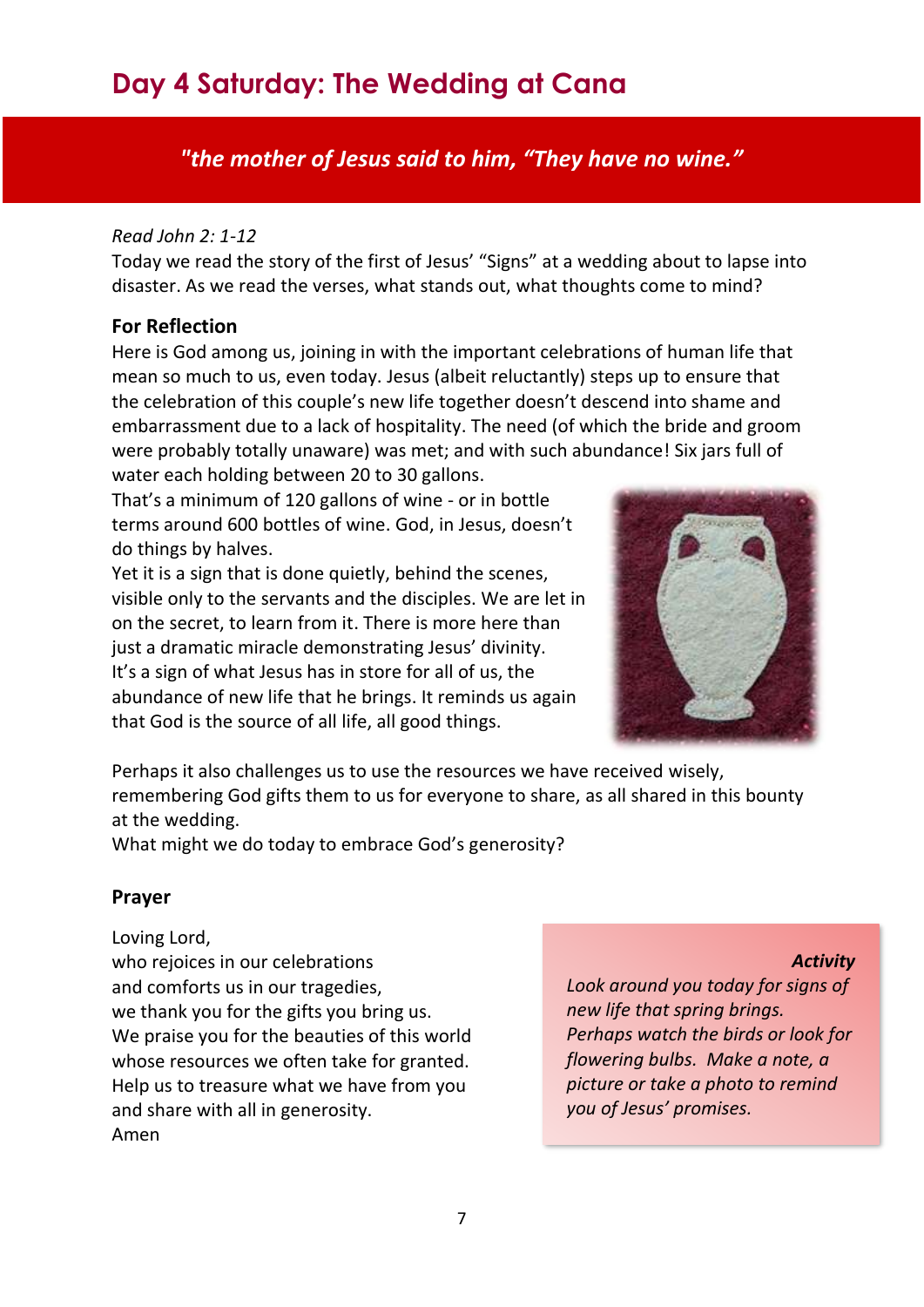### <span id="page-8-0"></span>*"Take these things out of here! Stop making my Father's house a marketplace!"*

#### *Read John 2: 13-25*

Yesterday's private miracle is a contrast to today's very public spectacle in the temple. As we read the verses, what stands out, what thoughts come to mind?

#### **For Reflection**

The temple complex of Jesus' time may seem very different from our ideas of a place of worship. Full the noise and smells of animals; sheep bleating, the fluttering of doves' wings as they tried to escape their cages.

Imagine the buzz of talk in the air, as people waited to change their corrupting Roman coins bearing the face of the hated Caesar into the Temple coins, so they could buy their sacrificial lamb.



Even though this is not our experience, we can tell that Jesus' actions in clearing the Temple grounds are shocking and surprisingly violent. It seems even more so due to John's positioning of this story as Jesus' first public act. What a way for a nobody prophet from the back of beyond to introduce himself! It is, however, an act that makes us ask questions; is this the right way to be worshipping God? Previously it many have been hard for us to imagine just how deeply Jesus' actions hit at the heart of Jewish belief as the temple really did lie at the centre of their faith.

Yet over the last years, we have also lived through events that have deeply affected the ways we participate in, and understand, worshipping God. Our routine, honed through the centuries, has been overturned like the tables in the temple, as some of us attended limited services in buildings, whilst others sought God within their own walls. Yet, through all this, new ways of reaching out and worshipping together whilst apart, were found. Jesus came to bring God's message anew and we have been rediscovering what that means for our worship today. He would pay the price for overturning and unsettling the way things were with his life; but, in his resurrection, the new life – and hope- he brings is freely offered to all people.

What is upsetting and overturning our lives today?

#### **Prayer**

Loving Lord, many of us do not deal well with the shock and change that overturns our normal lives.

Comfort us, we pray.

Help us to see your hand at work and, through your Spirit, help us to worship you knowing you are dwelling within our very being, making us living temples. Amen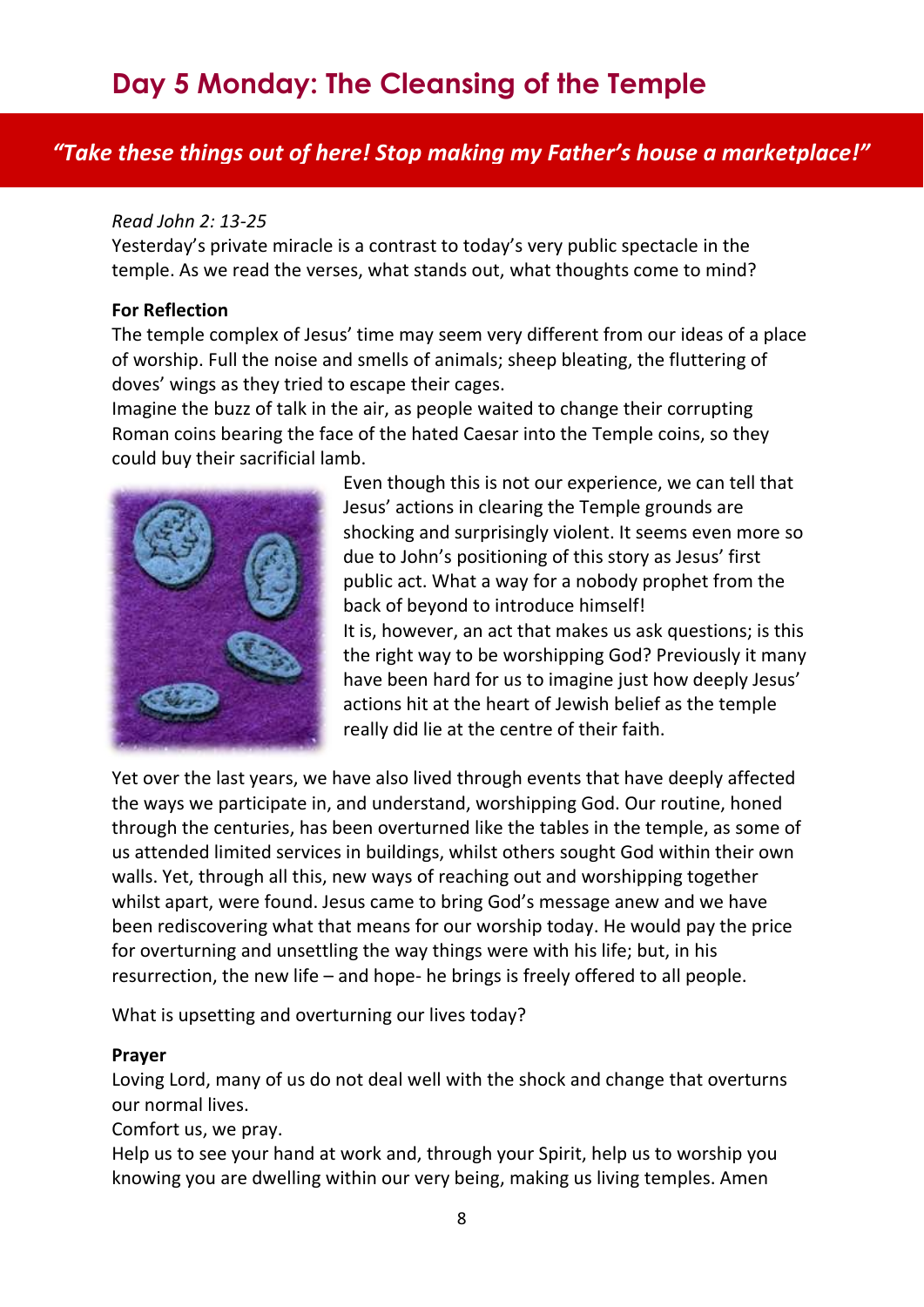*Hold a coin in your hands and imagine those coins spinning and scattering on the ground in the temple; a symbol of confusion and disruption. Light a candle of hope and place the coin bathed in the light that Christ brings.* 

### <span id="page-9-0"></span>**Day 6 Tuesday: Nicodemus**

### *"But those who do what is true come to the light, so that it may be clearly seen that their deeds have been done in God."*

#### *Read John 3: 1-21*

After the commotion in the temple, perhaps it is not surprising that the Pharisee Nicodemus came in the darkness to see Jesus. The quiet of the night, however, was also a good time to study the scriptures.

Throughout John's Gospel, light and dark are used as a means of telling the story. As we read the verses, what stands out, what thoughts come to mind?

#### **For Reflection**

Nicodemus was already a devout man. Not yet knowing all, he saw enough in Jesus to realise he came from God. One who sought to nurture his faith, he went to ask questions.

As far as Nicodemus could see, Jesus was telling him riddles that he could not solve. Born into God's chosen people, why would rebirth be desirable? He was, indeed, in the darkness of misunderstanding. He took Jesus' comments very literally; something we all too often do today and unfortunately, he couldn't quite grasp the good news Jesus brought. Yesterday's and today's readings have something that we can understand, having the benefit of knowing the whole story. Both allude to Jesus' death and what it would bring. Yesterday we had a foretaste of the coming resurrection; the rebuilding of the temple in three days. Today, in the image of the bronze serpent (lifted up by Moses to save the lives of the Israelites) we see, projected forward, the long shadows of the cross and the light of eternal life it brings.



Here, the new life that Jesus brings is symbolised by new birth, a birth where the Holy Spirit's work leads us from the darkness of unknowing into the light of a new dawn. A new purpose for our lives comes into focus. One where serving the loving God, who sent God's only son to bring us eternal life is the reason for all that we do. There are times in our lives when we, like Nicodemus, don't quite understand; we misinterpret God, or look for the literal truth. Are we aware that God wished to enlighten any dark and mistrustful places in our hearts?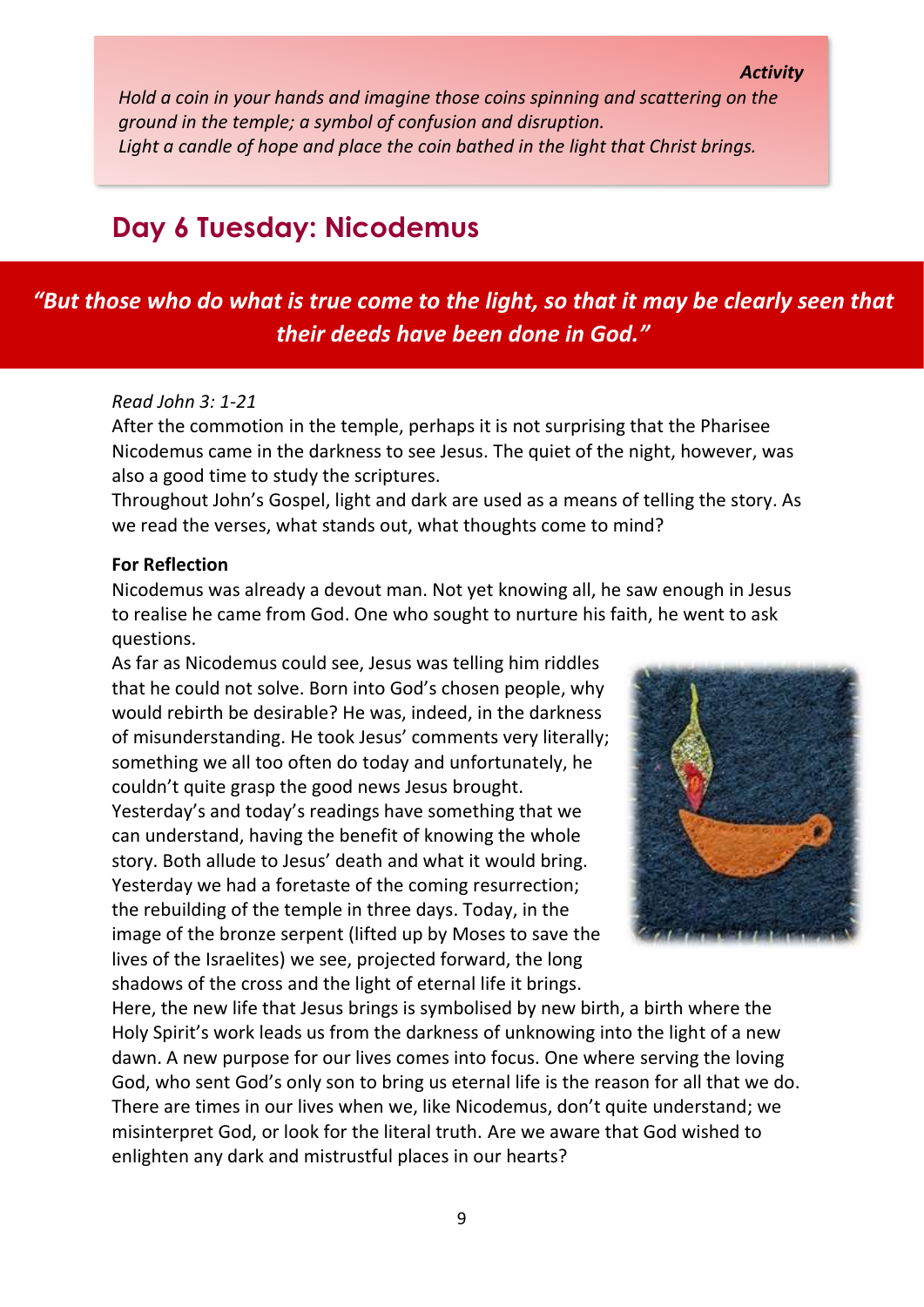*For those wishing to read the whole Gospel of John, on some days I will be adding an additional reading.* 

### **[John 3: 22-36](https://www.biblegateway.com/passage/?search=John+3%3A22-36&version=NRSV)**

#### **Prayer**

Lord of Light and Life, fill us with your Holy Spirit and renew the life within us. Help us to open our hearts to your truth and do your will in our lives and your world. Amen

*Activity Reflect on the well-known words of John 3:16.*

*"For God so loved the world that he gave his only Son, so that everyone who believes in him may not perish but may have eternal life."*

*You may find listening to Stainer's setting useful, or looking at a picture of the world or using a holding cross or rosary as you ponder these words.*

# <span id="page-10-0"></span>**Day 7 Wednesday: The Woman at the Well**

*"Come and see a man who told me everything I have ever done! He cannot be the Messiah, can he?"*

#### *Read John 4:1-42*

As the belief in Jesus increased, so did the mistrust. Jesus headed back to Galilee, taking the shortcut through Samaria; somewhere most Jews would try to avoid. As we read the verses, what stands out, what thoughts come to mind?

#### **For Reflection**



It was hot, and Jesus was tired, hungry and thirsty. A woman comes to the well at the hottest part of the day and Jesus asks for a drink and gets a theological discussion! Let's stop for a moment and acknowledge that this in one of the moments where we clearly see Jesus as fully God and fully human. Here is God resting, suffering from the normal effects of a long walk in the hot sun, yet able to know the woman's life history, and needs, at a glance. He ends up explaining and offering the new life he brings – the living water - to someone most good Jews wouldn't be seen with; notice the disciples' astonishment when they returned. Here we see a woman acting as messenger, encouraging others to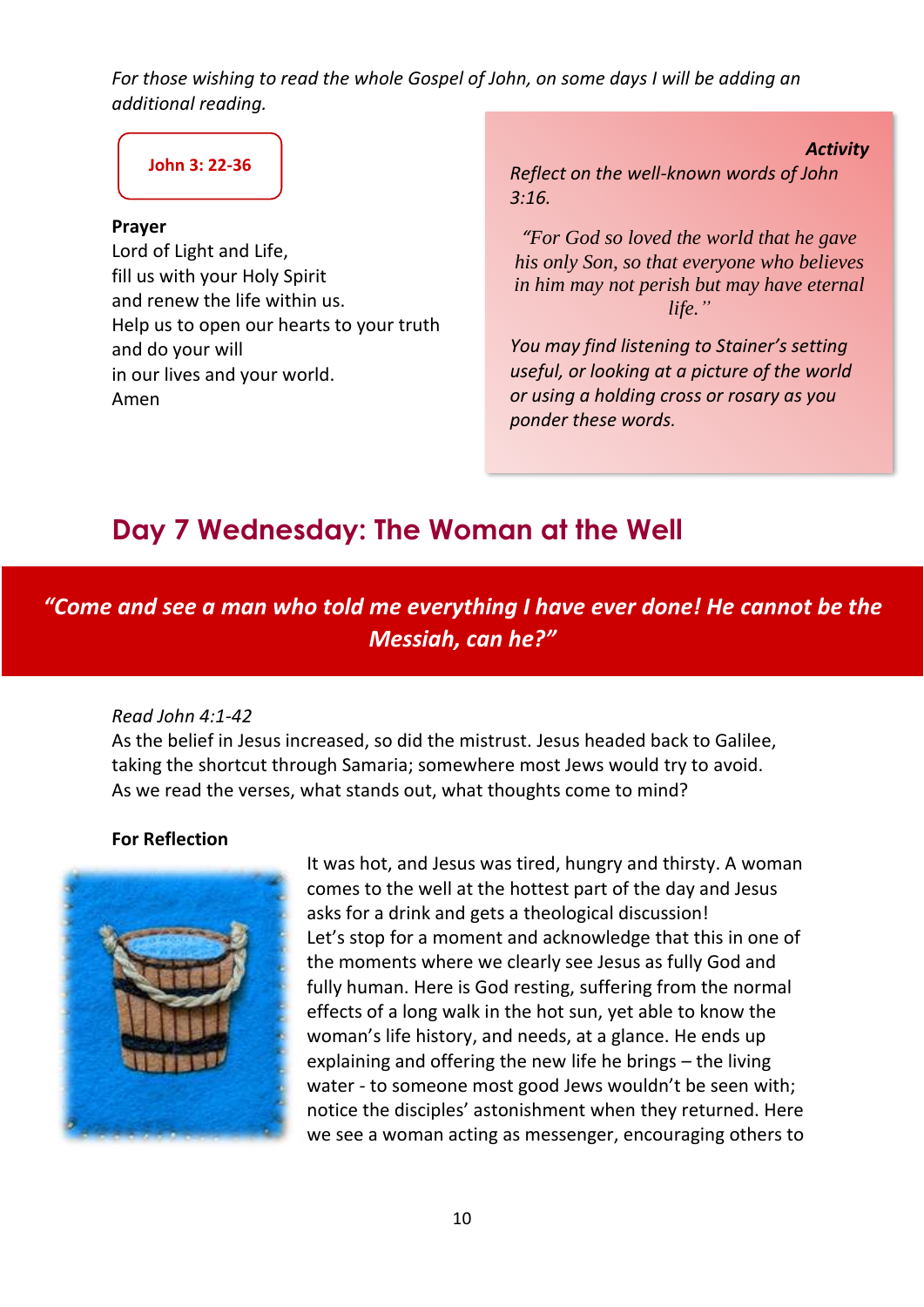come and find what she had found by chance. They did, and Jesus stayed with them, teaching them.

Too often in my part of the United Kingdom on the River Severn, we have had to deal with the effects of too much water. Rivers rising and overcoming the human-made barriers designed to keep people and property safe, causing great damage and disruption. It can be hard to imagine a life where water is a scarce, precious resource; our perspective may have become distorted and we can miss some of the symbology here. These people were spiritually thirsty – perhaps almost drought stricken. So much so that a woman had a conversation with a complete stranger at the well and then urged others to do so. Jesus saw this and stayed with them for two more days, teaching, assuaging that burning thirst that they had. I wonder what the disciples thought of that?

How are we feeling at the moment? Desperately thirsty for God's living water, or just plain swamped with other things to notice our thirst?

#### **Prayer**

Living Lord, we thank you for the gift of water essential to our lives, both physically and spiritually. In changing times, nurture us and help us to bring the water of life to those who need it. Amen

*Fill a glass or small bowl with water; as you do, thank God for clean running water. Sit with the glass and think about the symbolism of living water. What does it mean to us? Interact with the water in some way; by drinking it, or watering a plant; something that demonstrates its' power to bring life.* 

*Activity*

### <span id="page-11-0"></span>**Day 8 Thursday: The Official's Son**

*"Jesus said to him, 'Go; your son will live.' The man believed the word that Jesus spoke to him and started on his way."*

#### *Read John 4:43-54*

Today we head back to Cana, and a distraught father's pleas lead to a second sign. As we read the verses, what stands out, what thoughts come to mind?

#### **For Reflection**

Believing in the words Jesus spoke, or the amazing things he did and believing in Jesus are two different things. Here is Jesus' second sign, a public event in the same town as the first. A high-status father comes to beg for the life of his son. It is unclear exactly who he is, but many believe that then man was not a Jew, but a gentile.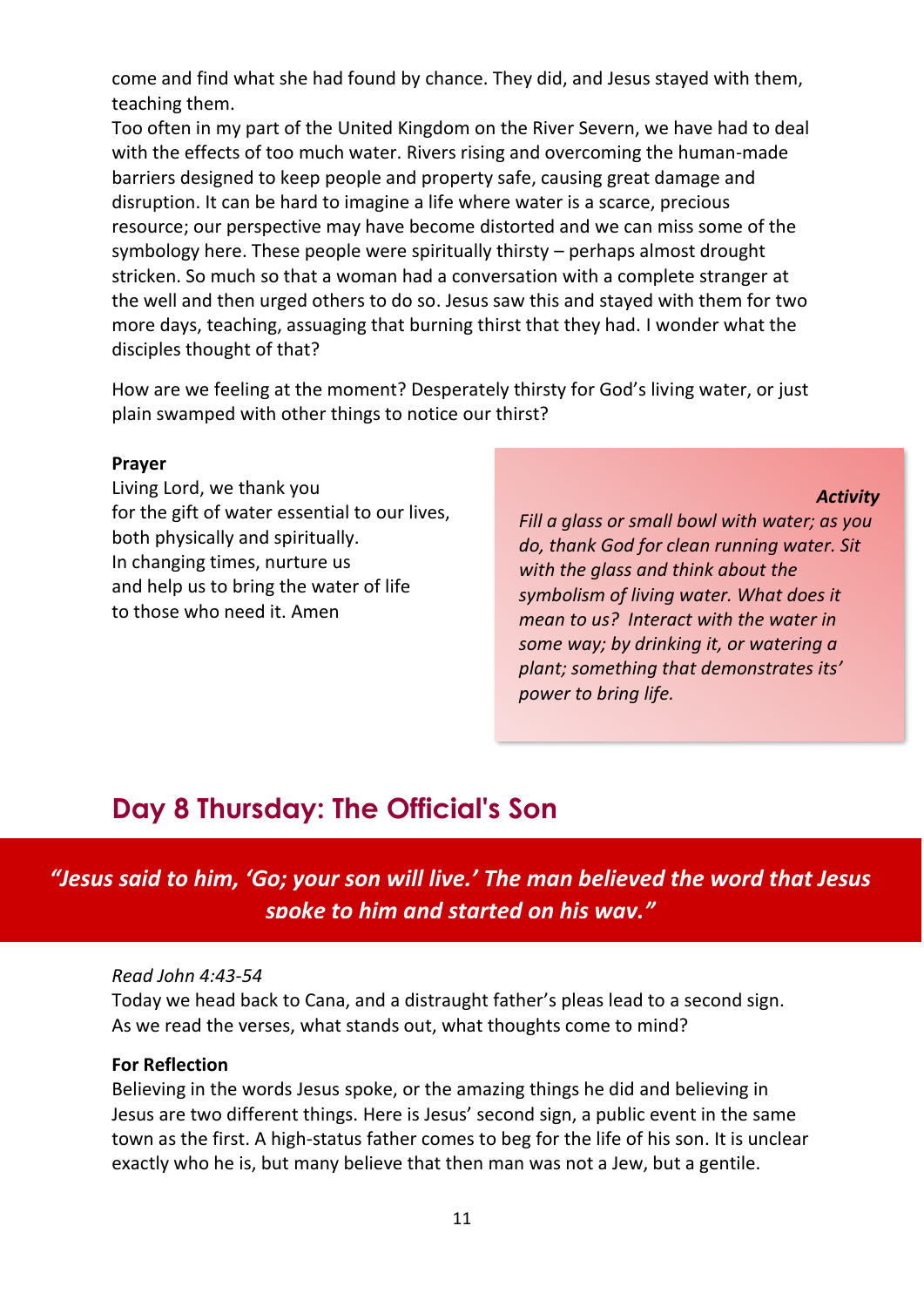One thing we do know for sure, he was desperate and had no time for religious discourse about signs:

#### *'Sir, come down before my little boy dies.'*

That's heart-rending. Jesus' response seems almost dismissive at first glance. Yet what more was actually needed from the Messiah who brings new life?

So often John's gospel works on many levels. We have the same pattern of behaviour here as at the wedding: a request is seemingly rebuffed, yet the person asking will not give up. They then act obediently, doing the task given, and a miracle, a sign, occurs. We can analyse the use of location, of language, of patterns; but it all comes down to people asking and acknowledging Jesus' true identity; everything points to God. Here Jesus heals at a word and the word is 'live'. Miles away, at that very moment, that precious little boy starts to improve.



No-one would know that until the father had begun his journey home, trusting enough in Jesus' words to leave rather than to continue to beg his attendance. Imagine the official's relief, the next day, meeting those bringing news. This good news he truly recognises. It leads him in to a deeper insight about Jesus. That father no longer just believes in Jesus' words. He now truly believes in Jesus himself – the living Word.

We may feel that we would like to see a few of those signs ourselves. We may wonder why those we pray for so hard do not recover.

We admit that we do not have all the answers and at times cry out to God for the precious children we desperately want to see saved. If that is where we are, that is fine – the psalms show us that lament is as valid a way to worship God. Yet through our lament, through bringing to God all the things that are wrong, we acknowledge that God understands our pain and is with us in it. New life will come, and in the meantime, God walks alongside us and holds our hand. Like the official, we walk the road in hope.

Are we reluctant to cry out to God today?

#### **Prayer**

Lord of life, who heals with a word, we cry out to you today. So much seems broken, so many are overwhelmed so many sick and dying. Bring healing we pray and an awareness of your presence with us through your life-giving Spirit. Amen

#### *Activity*

*We all know people who are in need of healing at the moment; many with desperate loved ones. Light a candle and bring to God all who are ill. Perhaps write their names down as we bring them to the living Word.*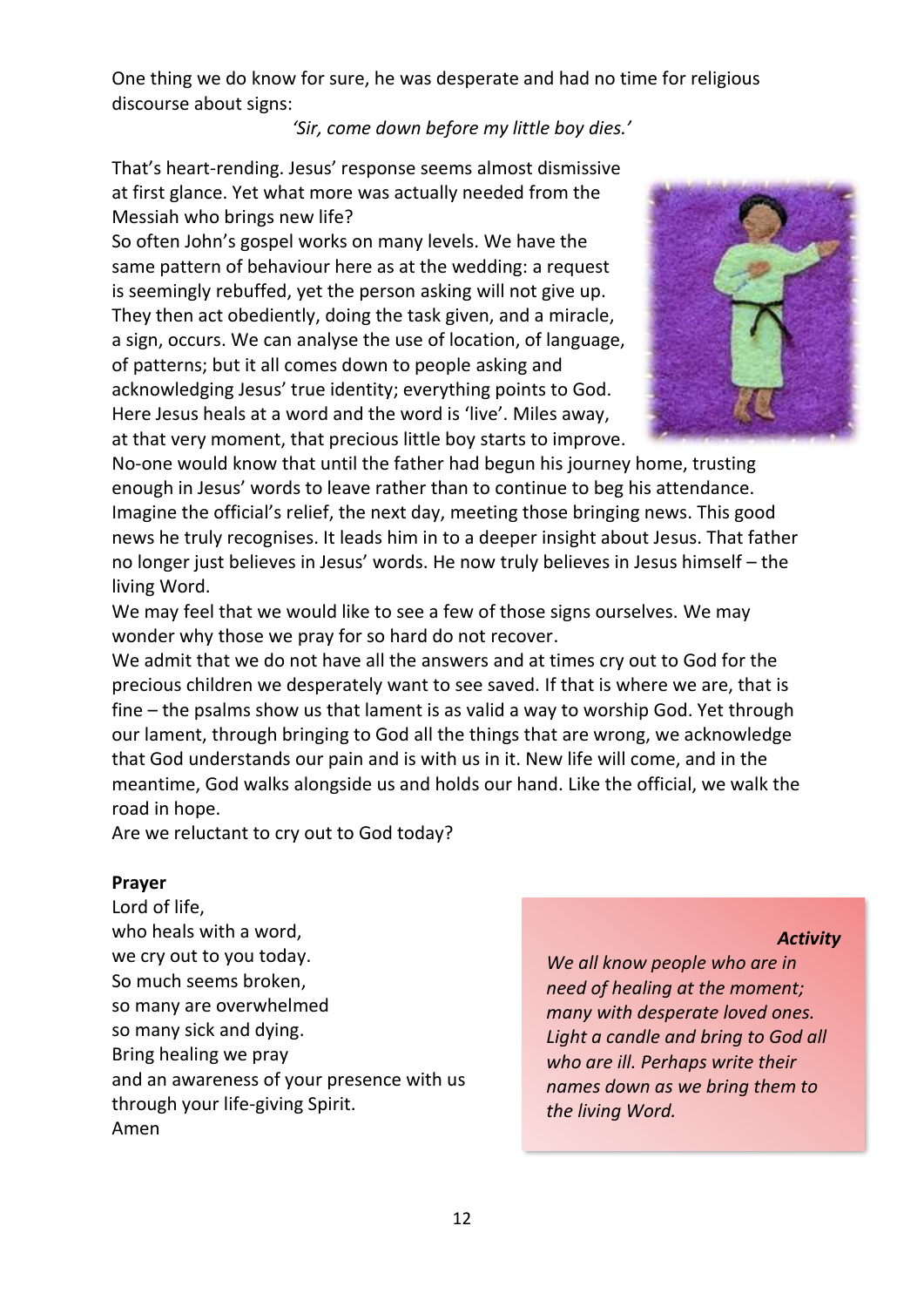# <span id="page-13-0"></span>**Day 9 Friday: Healing on the Sabbath**

### *"Jesus said to him, 'Stand up, take your mat and walk.'"*

#### *Read John 5: 1-18*

Jesus travels to Jerusalem and the healing of a man has unexpected consequences. As we read the verses, what stands out, what thoughts come to mind?

#### **For Reflection**

Thirty-eight years. The man had been ill for thirty-eight years. That seems a long time for us, but for the people of the time, that was around the average lifespan. He had endured the limitations of his illness for a generation. In an instant, Jesus recognised for how long that poor man had been suffering. I don't think many of us can come close to grasping the life changing events for that child of God when Jesus healed him.

This healing should have been a matter for great joy. It should have demonstrated that someone of God walked amongst the people. Jesus should then have been sought out as someone to listen and learn from. Yet, some around saw nothing but a breach of the Sabbath rules.

God's power isn't limited to days or events. God is. The pattern of work and rest was set up for humanity. The man's illness hadn't taken a day off, but the man had believed that the only time he could come to God to be healed was limited to when the water moved. That was his 'sin' and it was definitely not the reason for the illness that crippled him. A whole lifetime of waiting, limited to that mat or a too slow stagger to the pool.

The people around thought that the healing was an act of work and denounced it for happening on God's day of rest. They, unfortunately, just couldn't see it as a miracle



from God; was that their sin? It was an act of great mercy, and love; all things that are more than just work and what the Sabbath was made for. Look how the act gave respite to the man and glory to God.

What do Sabbath and Sabbath rest mean to us? Do we ever limit when we turn to God?

#### **Additional Reading**

### **[John 5: 19-47](https://www.biblegateway.com/passage/?search=John+5%3A19-47&version=NRSVA)**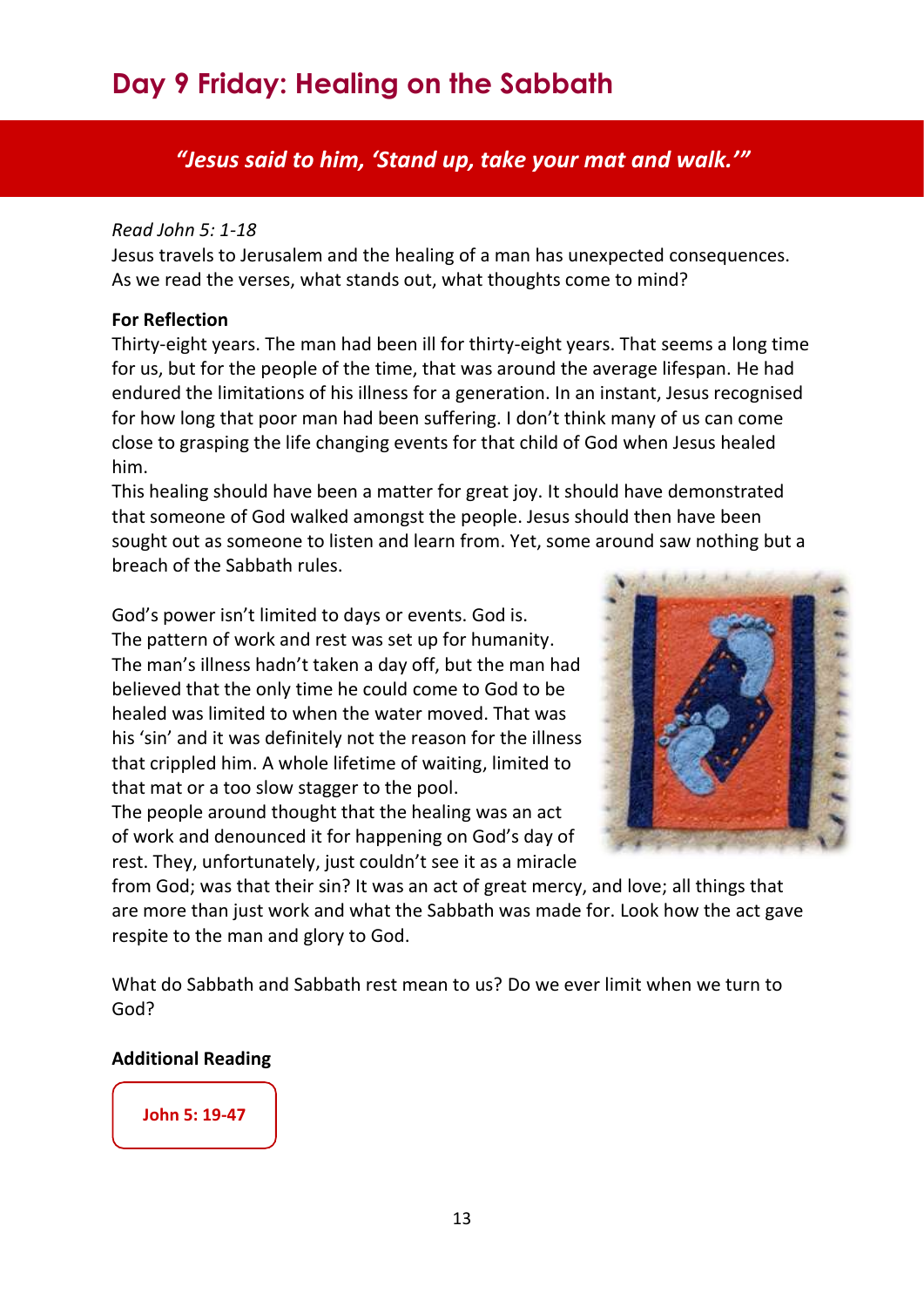#### **Prayer**

God of the Sabbath, sometimes we cannot see clearly where you are at work in the world. Too often we do not find the time, or have to energy to stop and look around to see you with us. Grant us the form of rest we need and show us your love. Amen

#### *Activity*

*On a piece of paper, on one side write down everything that the man's mat might have represented about his limited life. On the other side, write down any ways you feel limited at the moment; or ways we might limit God in our lives.*

*Roll up the paper, just as the man rolled up his mat. Offer it to God; perhaps by placing it by a candle, cross or in a Bible, or under your Jesus Tree.*

# <span id="page-14-0"></span>**Day 10 Saturday: Loaves and Fish**

### *"Jesus said to Philip, 'Where are we to buy bread for these people to eat."*

#### *Read John 6:1-15*

We approach Passover and wherever he goes, Jesus is followed by a crowd intrigued by his actions.

As we read the verses, what stands out, what thoughts come to mind?

#### **For Reflection**

John's Gospel doesn't have an account of the last supper. It is this feeding of the five thousand, close to Passover, which forms the base for thinking about Holy Communion in this Gospel.

We will be looking at this in more detail in the coming days, so today we spend some time with this story of another of Jesus' signs.

Find a comfortable place to sit and spend some time with the story. Read through the story again, slowly, trying to enter into it imaginatively. Perhaps you are one of the crowd, perhaps you are one of the disciples or maybe you are the boy offering his packed lunch? Think about the journey, the grassy spot with Jesus. From your perspective, how do you feel about that meal you are given?

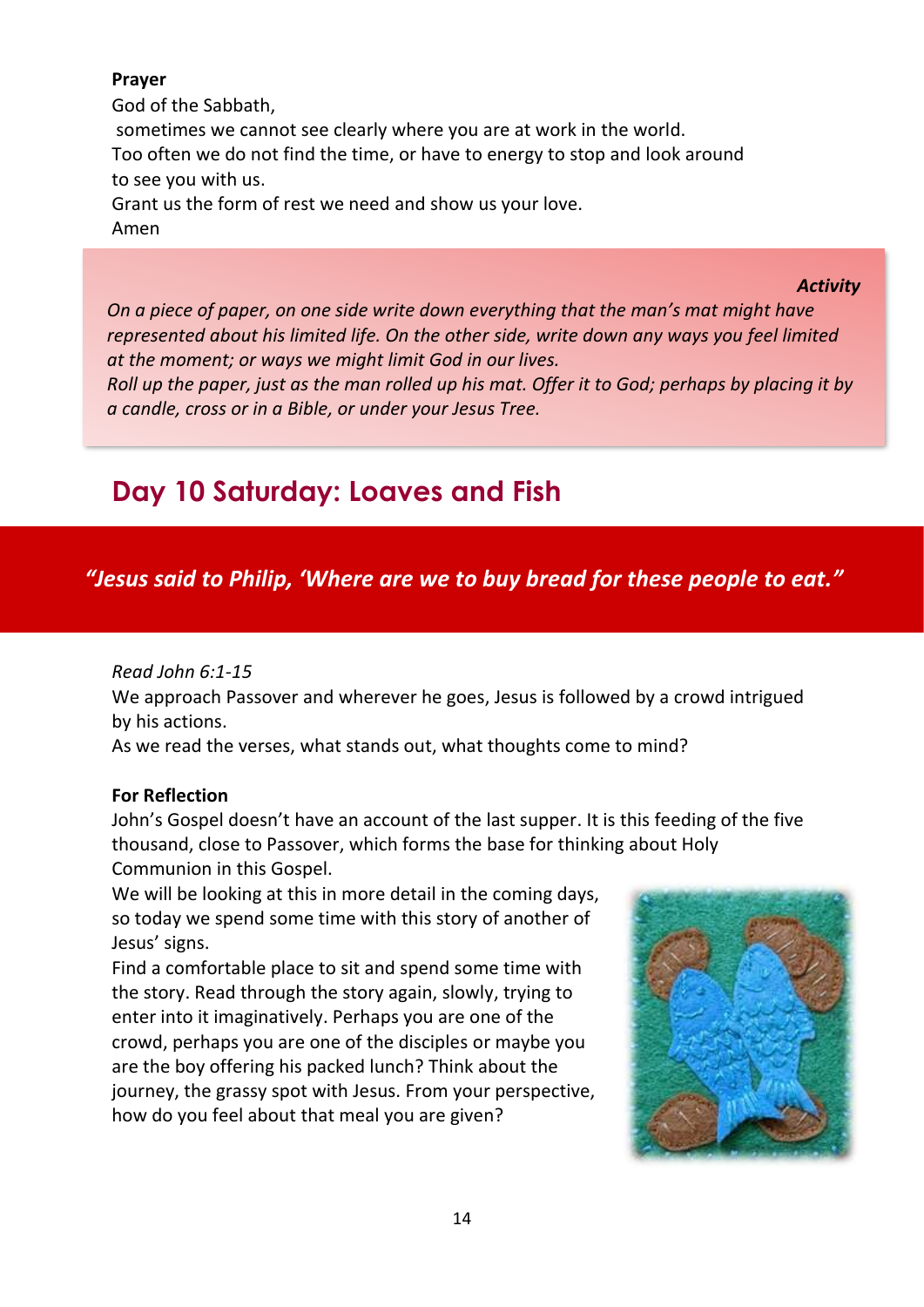Sometimes we believe we have little to offer God. Yet look what God could do with a boy's offering of five loaves and two fish, given willingly. Jesus' disciples had seen him do wonders as they had travelled with him. Phillip despaired of feeding everyone because of the cost; he did not have the resources needed and didn't know where to get them. Andrew did bring what was available, which to him seemed a drop in the ocean. It was enough.

Can we bring what we have, no matter how big or small it is, to God today and ask for it to be used for God's glory and the good of others?

#### **Prayer**

Loving Lord, you take what we can offer and use it to build your kingdom. Yet too often we feel that we have nothing good enough to bring. Help us to see, Lord, that whatever we freely offer is a joy to you. We pray for all struggling to feed themselves and their families and for the work of charities and foodbanks. Amen

#### *Activity*

*Take a piece of bread, or food of your choice and hold it in your hands. Thank God for the food in your cupboards and pray for those who have little or nothing. Eat the bread slowly, relishing the texture and taste of this life- giving food. Is there a way you can share what you have to help feed others?*

# <span id="page-15-0"></span>**Day 11 Monday: Walking on water**

*"It is I; do not be afraid."*

#### *Read John 6: 16-21*

Our story continues with a boat trip. As we read the verses, what stands out, what thoughts come to mind?

#### **For Reflection**

I'm not exactly an expert rower. I can get from point A to point B as long as it's not too far, preferably on a flat calm lake about 3 feet deep. This story of being in the middle of a lake, fighting against the wind and the waves in the dark seems enough to terrify. Yet in this version, it is Jesus' walking on the water, not the weather, that the disciples find truly frightening. Here, on the water, they come face to face with God. "*It is I"* can also be translated as "*I AM*" a phrase that resonates throughout this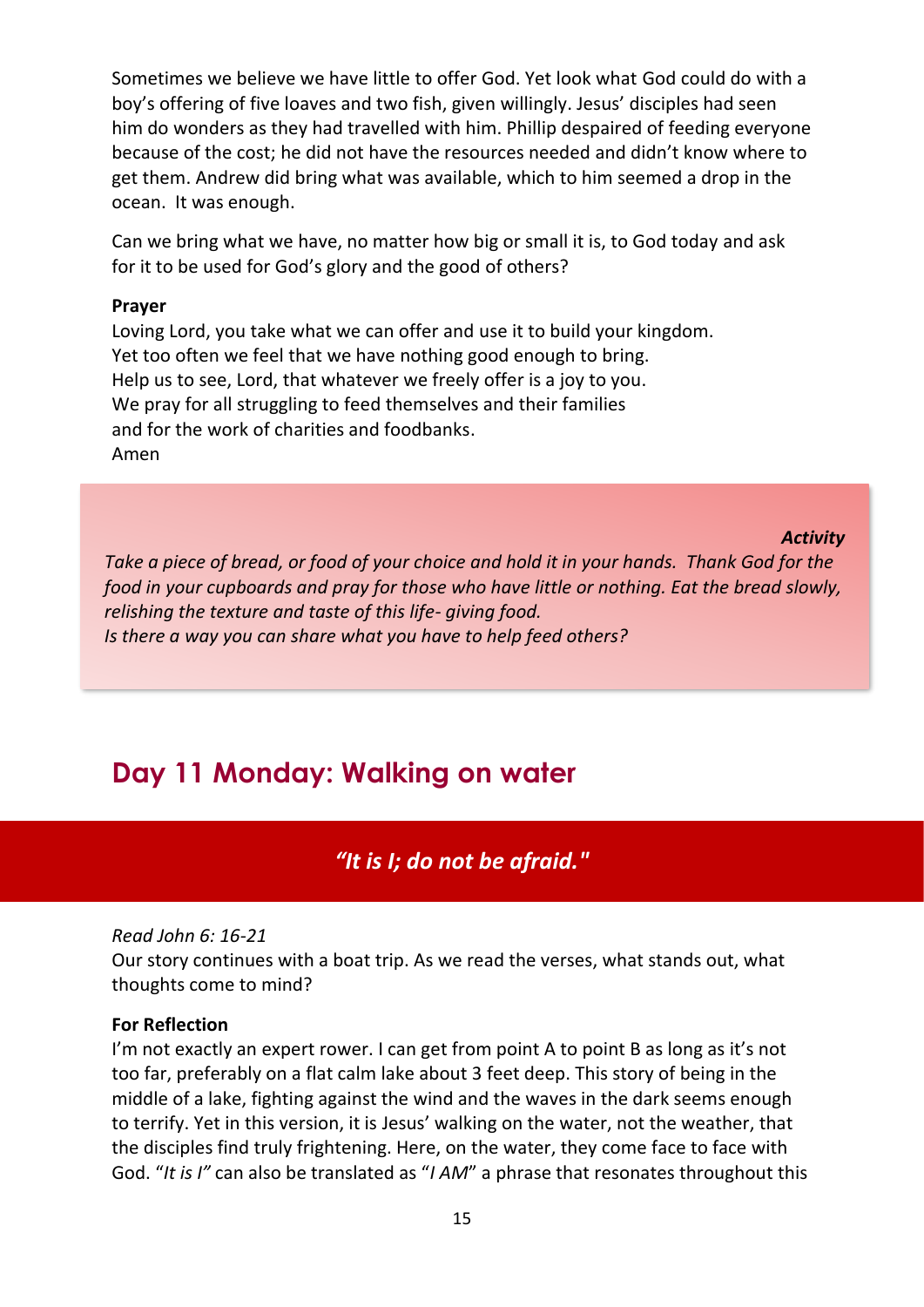

Gospel and one that takes us back to Moses and the burning bush, where God spoke those words. It isn't one of Jesus' signs that point to God. This is God, who controls the very essence of nature and the physical world, calling out to the disciples not to be afraid. At his word, their journey comes to a sudden end, with their arrival in the safe harbour of Capernaum. In the dark and chaos, Jesus came and brought safety, not just for the disciples, but for all of us. This is a passage that is often used for reflection. Some of us may be facing difficult times; in the dark with the wind howling. We may find it helpful to spend some time with the images the story brings, imagining Jesus saying to us, directly:

*"It is I; do not be afraid."*

Where do we feel we are today?

#### **Prayer**

Lord of all creation, the great "I AM" reach out to those of us who feel overwhelmed by the storms of life and in the turmoil let us hear your voice saying "Do not be afraid." Be with all struggling in mind, body and spirit today. Amen

#### *Activity*

*Our most common encounter with water at is washing our hands; an act that helps to keep us safe. The next time we wash our hands why don't we try bringing to God all the things that are concerning us, knowing that God doesn't want us to stay afraid.*

# <span id="page-16-0"></span>**Day 12 Tuesday: Bread of life**

*Jesus said to them, "I am the bread of life. Whoever comes to me will never be hungry, and whoever believes in me will never be thirsty."*

*Read John 6:22 – 40* The people are still entranced by the man who fed them. They, too, cross the water to Capernaum to seek out Jesus. As we read the verses, what stands out, what thoughts come to mind?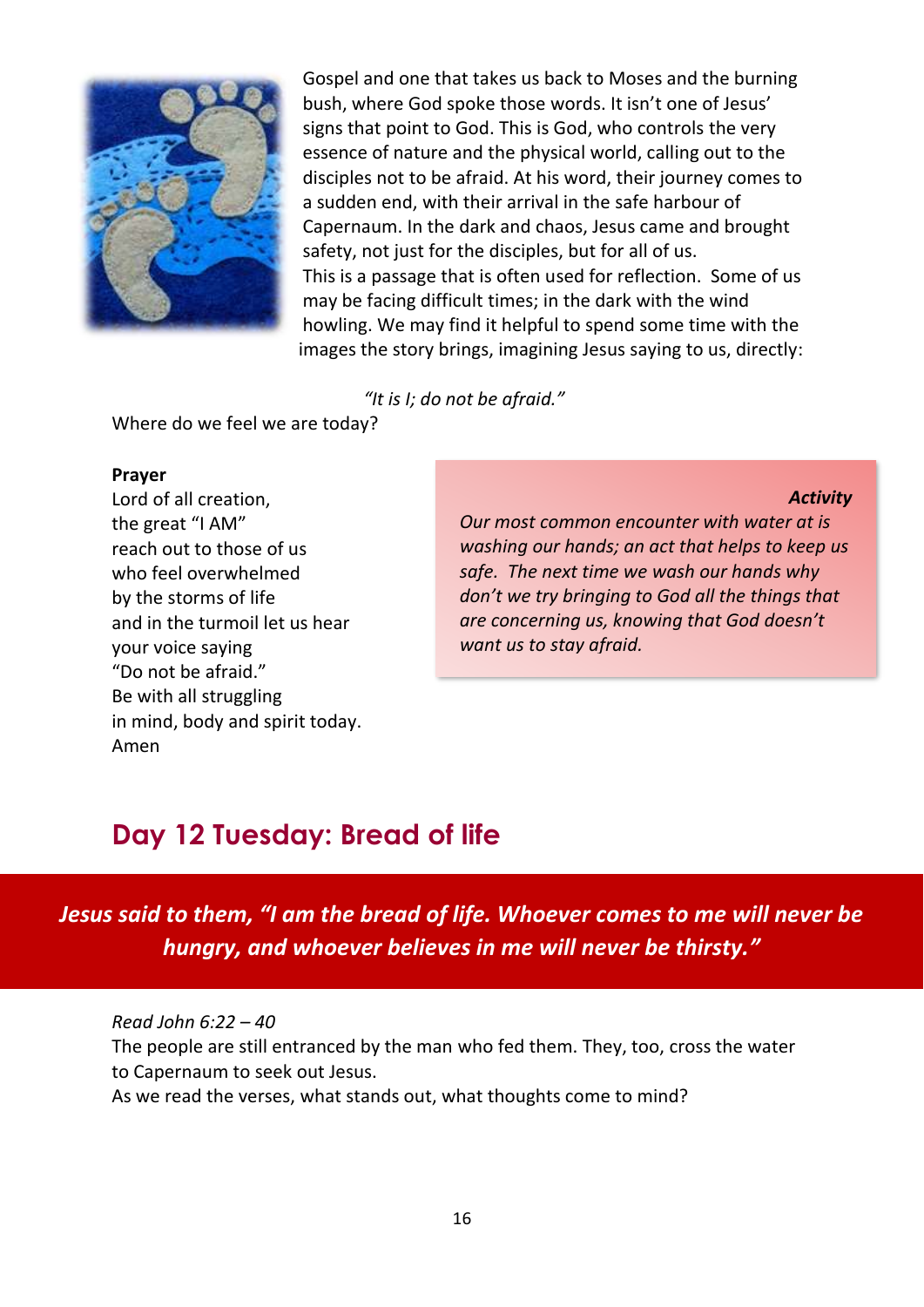#### **For Reflection**

John's gospel talks of such physical things. "Are you hungry? Are you thirsty?" All part of human life, but changed so we realise that there is more to life than supplying our physical needs. Here the crowds follow Jesus, intrigued to the extent that they cross the water to find him so he can once more fulfil those needs. Jesus points out that they are asking him for the wrong things. He can bring them so much more than physical food – he brings eternal life if they will only believe he comes from God, the source of all.

Jesus is moving on from the "I AM" he has used before to the "I am" statements. They reveal even more about who he is and the relationship between God, Jesus and ourselves. *"I am the bread of life."*

Bread for the Jews was a staple food, as it is for many of us today. An essential element of the diet, hard to imagine life without. This bread of life, Jesus' sustaining presence, is freely given to all who believe. It is what we need in our spiritual lives, to strengthen us if we want to live the full life that God wishes for us.



In terms of our 'spiritual diet' are we asking God for the things we truly need? Do we know what those are, or do we need to ask Jesus to show us?

#### **Prayer**

Living Lord, Bread of life help us know our need for you and to seek you each and every day. Strengthen us through your Spirit show us what we need to live and grow as your people and feed us spiritually with the bread of life. Amen

#### *Activity*

*"I am the bread of life." What does this mean for you today? Find a way to express this. This might be through music or art; many colouring pages are available online. You might draw a thought map, write a prayer, create a picture or a photograph, or perhaps even make some bread.* 

### <span id="page-17-0"></span>**Day 13 Wednesday: Living bread**

*"I am the living bread that came down from heaven."* 

#### *Read John 6:41-59*

The people do not know what to make of Jesus' comments. As we read the verses, what stands out, what thoughts come to mind?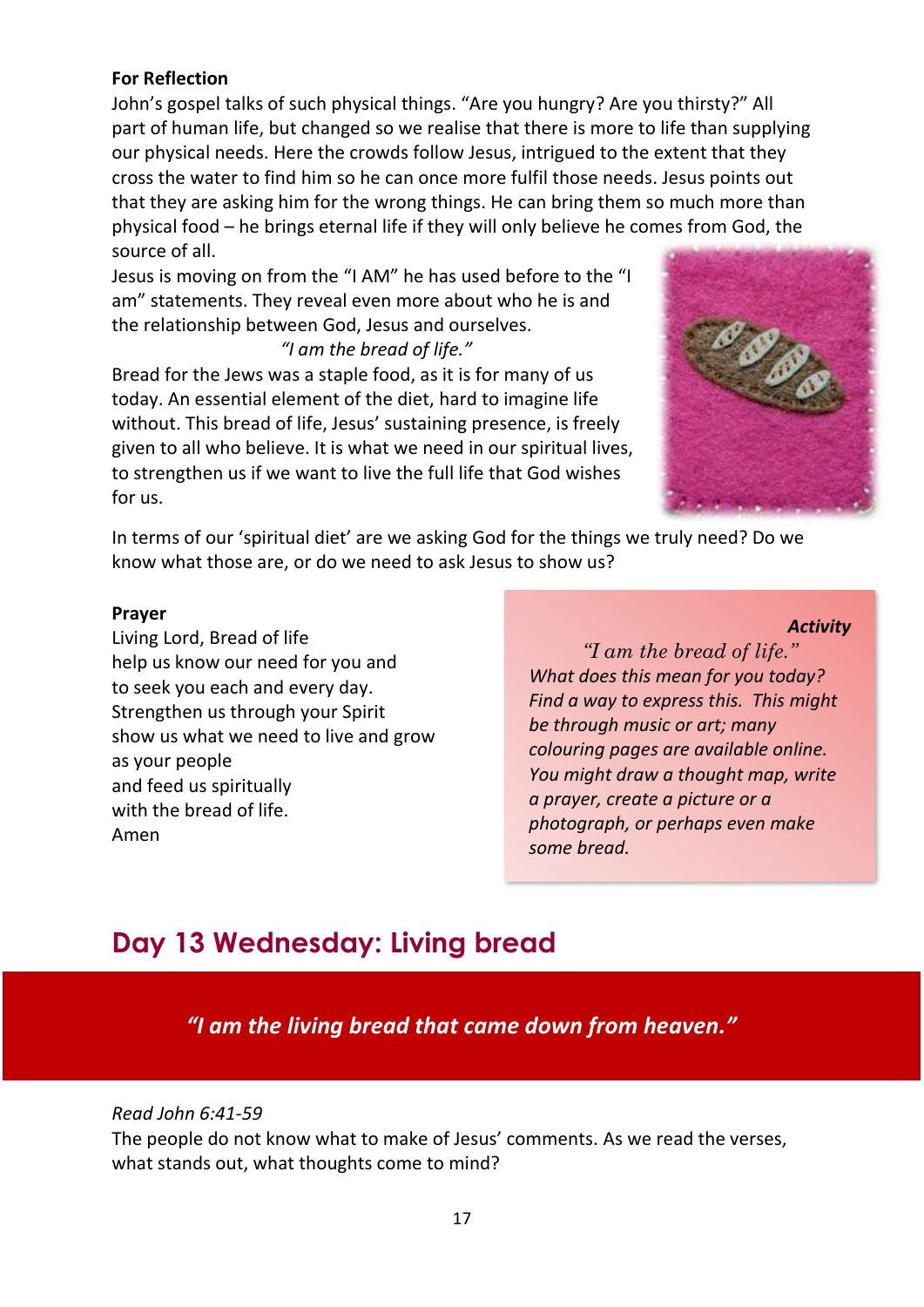#### **For Reflection**

Firstly, let us remember that all those present at this discussion were Jews. There were Jews that believed in Jesus, Jews that didn't and Jews that weren't sure but wanted to know more. Before we group everyone together with a single label, remember the trouble that may come from that.



This message is full of difficult things for those listening to Jesus. It talks of a human that they know – some even know his family and may have seen Jesus growing up – calling God his father and asking them to eat his flesh and drink his blood. It all seemed far from appropriate, even offensive. Drinking blood goes against all they would have believed in.

We, from our perspective, can draw links to Holy Communion and to the stories we hear in Matthew, Mark and Luke about the last supper. What we call that special, sacramental, act will depend on our background. For all of us, we acknowledge that taking bread and wine together in this way, remembering all

Jesus did for us, is a significant, meaningful act. Over the last years, the opportunities to meet together for this purpose have been greatly limited or even non-existent. We may have found this incredibly difficult. There is something in considering how Jesus' words, which often bring us such comfort, initially did the opposite. Even amongst Christians, this meal we undertake together to bring us the life Jesus promised can be divisive. Who is welcome, who is not? God came down from heaven to unite us all as one body. Whilst not all Christians are able to share in one bread, we are still joined through the Spirit and through the Living Word that speaks to us via the Bible.

Can we bring to God the ways Holy Communion both unites and divides us?

#### **Prayer**

Lord, we know that it is powerful to meet you in the bread and wine. Yet you are the living bread who comes to us in many ways. Come afresh to us today healing us, repairing brokenness, bringing new life. Amen

#### *Activity*

*Are there words, images, music or prayers which help you to explore what Holy Communion means to you today? Perhaps find a way to express them?*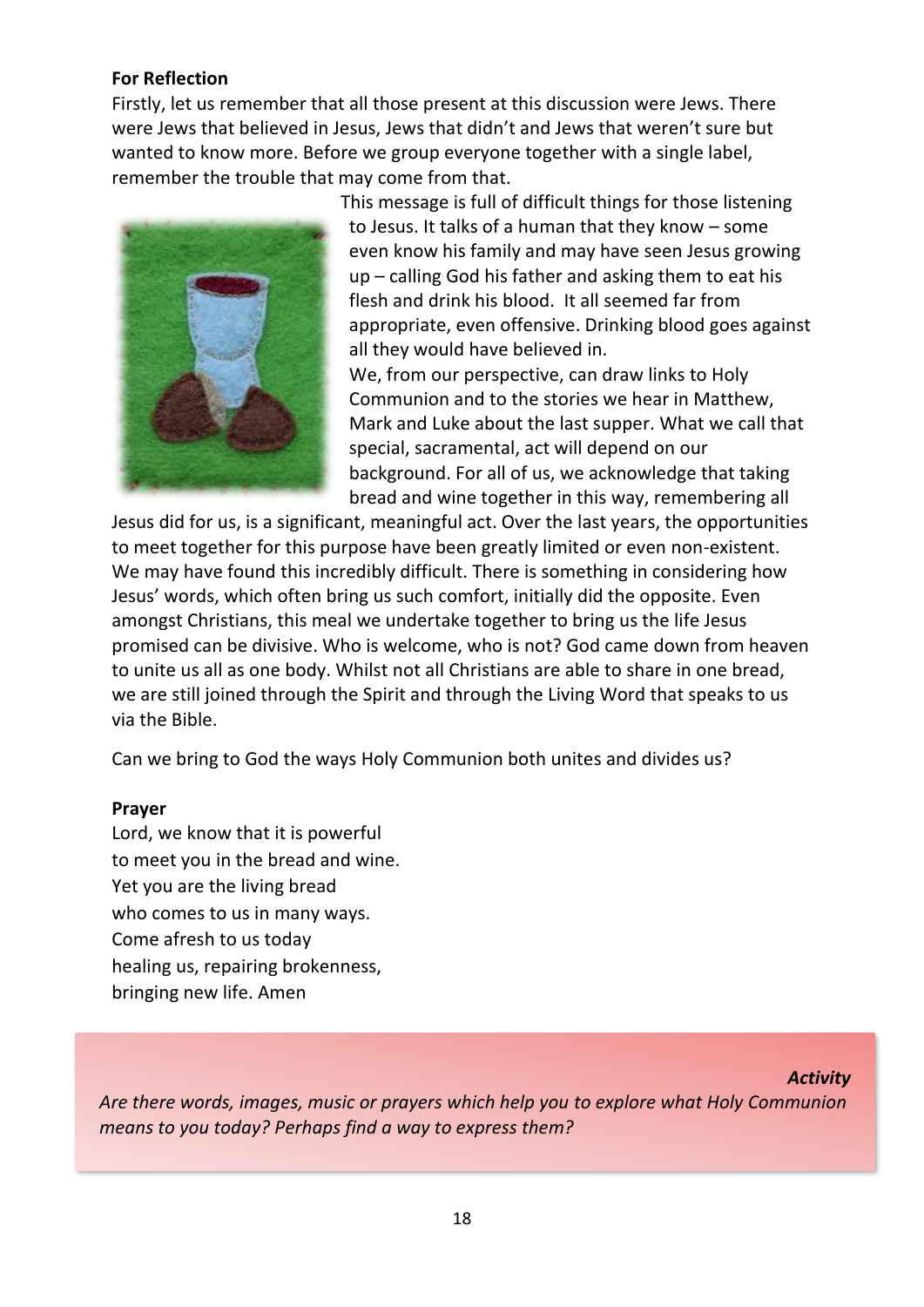### <span id="page-19-0"></span>*Peter answered him, "Lord, to whom can we go? You have the words of eternal life."*

#### *Read John 6:60-71*

Even the disciples are finding Jesus' words difficult. They have a decision to make; to stay or to go? As we read the verses, what stands out, what thoughts come to mind?

#### **For Reflection**

More than any other gospel, John stresses the importance of the words Jesus says, especially in the 'I am' statements. Yet we also see the acts of Jesus described and

some called signs – actions that point us to God. Here we have the confused disciples saying the words are difficult, yet acknowledging the words bring something some cannot walk away from. These are life-giving words. Yet the actions Jesus undertakes also 'speak' to explain the words. The disciples were not making their decisions based on words alone but on all they observed and knew about the Living Word, Jesus. This was someone they had travelled with, had seen spending

time with the outcast and gifting a couple with wine, healing and feeding others. They would have eaten the bread that God provided, tasted the flavours of the fish. It wasn't just words, but a whole sensory experience.



Whenever I read Simon Peter's words my mind starts to sing a worship song, "*[You are the king of](https://www.youtube.com/watch?v=MiXfvEA_Ysg) glory".* It's rather a habit of mine, recalling scripture through music. I also love the works of Mary Fleeson and Hannah Dunnett that incorporate words into art that feeds my eyes and soul. Words are important to us, not least because they can raise us up, or bring us down. So are all the other senses we have been blessed with, and God uses them just as much to encourage, teach and sustain us. It is important to explore and know the different ways our faith in nourished.

As we continue to follow Jesus, even when the teaching is hard, how are our other senses involved in helping us know that we can trust in Jesus? Let us ask God to show us.

#### **Prayer**

Loving Lord, who came as one of us to bring eternal life to all, grant us your Spirit so we may know your presence amongst us guiding us through all our senses. Amen

#### *Activity*

*Do you absorb things best by listening, reading, seeing or doing? How would you express the idea of Jesus having the words to eternal life? Think about the ways you like to learn new things and respond. Try to include something different in the way you pray today that feeds your preferred style.*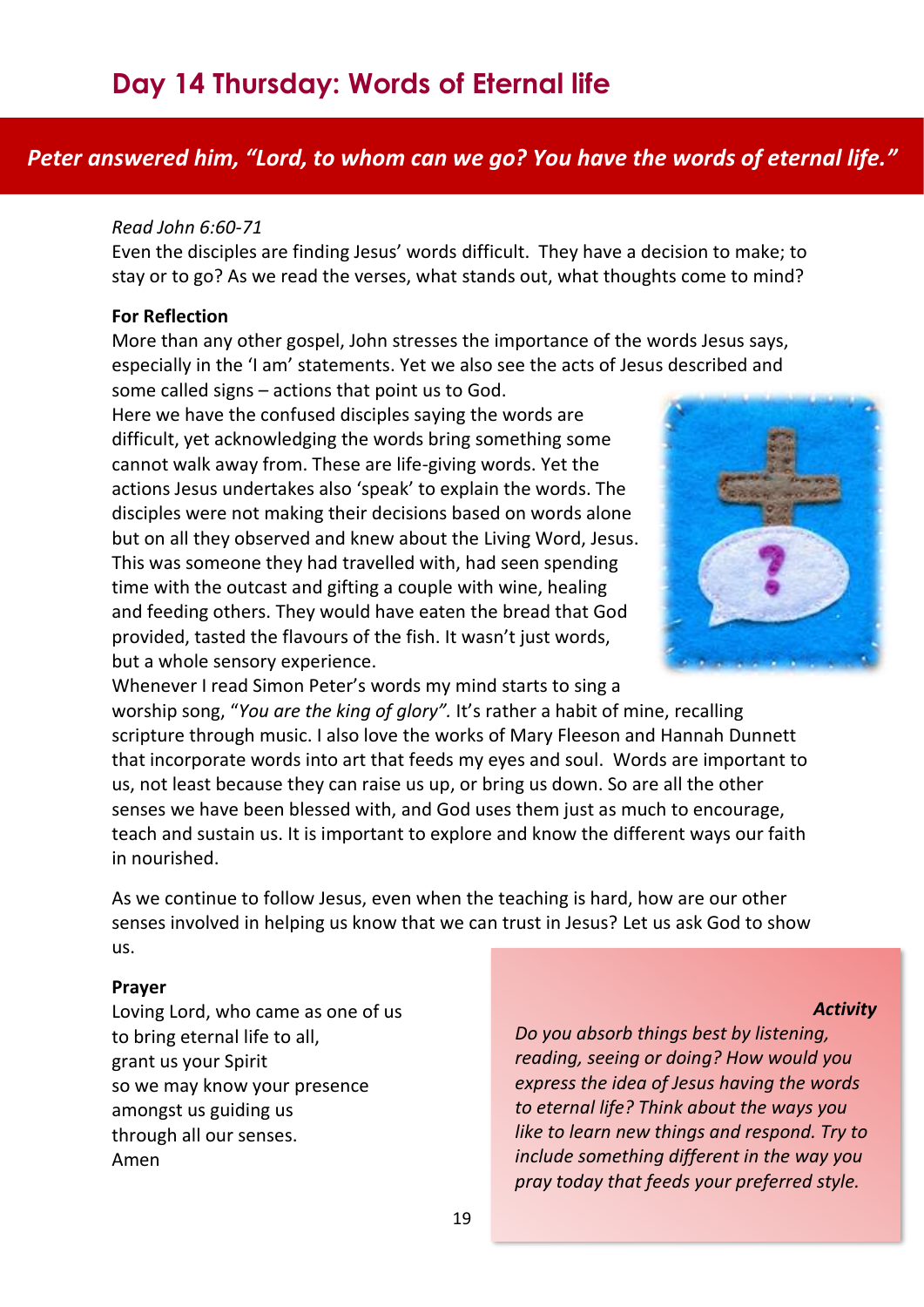# <span id="page-20-0"></span>**Day 15 Friday: Come to me**

#### *"Let anyone who is thirsty come to me, and let the one who believes in me drink"*

#### *Read John 7: 37 – 8: 1*

Jesus returns in secret to Jerusalem for one of the festivals, the feast of Tabernacles. As we read the verses, what stands out, what thoughts come to mind?

#### **For Reflection**



Here the discussion of spiritual refreshment illustrated by food and drink continues; it is one of the important ideas of this Gospel because it points to Jesus as Messiah – just like the signs.

Yet, again, we see people divided and unsure about who Jesus really is and how they should respond. He certainly seemed to have impressed the Temple police, and Nicodemus, too, speaks up for him amongst those who would have Jesus arrested without trial.

Perhaps there is a resonance 2000 years later, as we also live in a time where more people question and doubt; not sure what, or who to believe. For us it can be challenging to talk

about Jesus our saviour. To those who have never known church, the message may seem very strange and we have to admit that we haven't got all the answers. This may make us feel somewhat inadequate, unable to share the faith that means so much to us. We may then think that our faith is lacking in some way.

It has been said that the opposite of faith is not doubt, but certainty. We no longer need faith, because we have proof. It is easy to stop learning if you are truly certain about things. Whilst we may understand God's love and desire for us to live a full life, we can always learn more about the ways that love is at work in the world, and how we can respond to that love. Here we get the first indication of the role the Holy Spirit will play in the life of believers. There is the image of not only drinking from the water Jesus brings, but that life-giving water flowing out of the believer's heart too. Our faith is often demonstrated most effectively by the loving acts we do, guided by the Spirit, not just the words we say.

Do we need to ask for the Holy Spirit to refresh us today, so we might reach out in love to others?

#### **Additional reading**

#### **[John 7: 1 -36](https://www.biblegateway.com/passage/?search=John%207.1-36&version=NRSV)**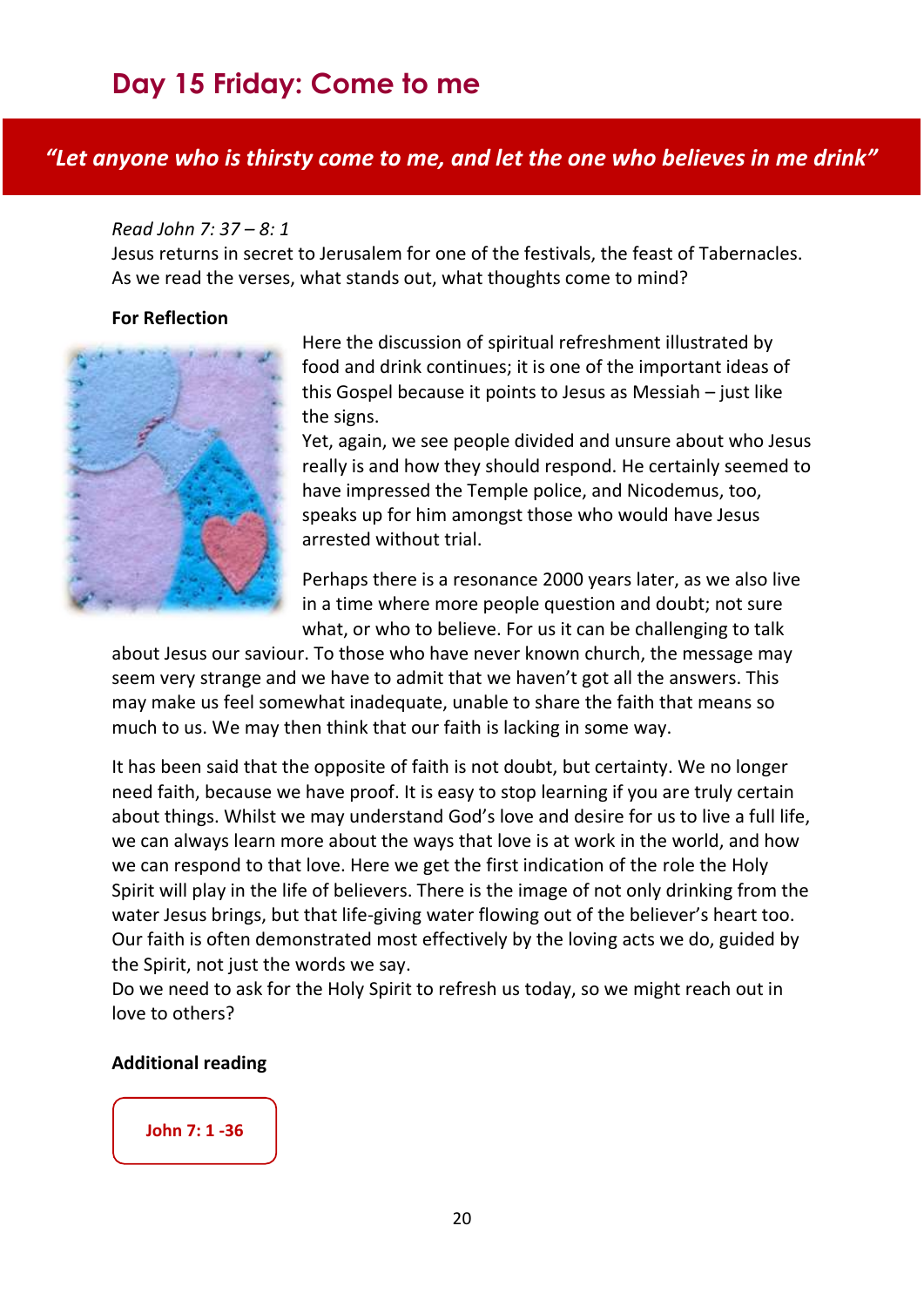#### **Prayer**

Loving Lord, who gave us the Holy Spirit to nourish and guide us be with us today and fill our hearts anew. May your Spirit within us flow out to show others that they, too, may come to you and drink their fill. Amen

#### *Activity*

*Do you know the Spirit in you today as a small stream, a deep well, a bubbling spring or perhaps an overwhelming wave? Spend some time in prayer with water today; water a plant, find a picture or poem, or word, music or video of water. Psalm 42 has some useful water images.*

# <span id="page-21-0"></span>**Day 16 Saturday: The woman caught in adultery**

### *And Jesus said,*

*"Neither do I condemn you. Go your way, and from now on do not sin again."*

#### *Read John 8: 1-11*

A woman caught breaking the religious and social laws is brought before Jesus. As we read the verses, what stands out, what thoughts come to mind?

#### **For Reflection**

Today's story stands apart somewhat from the narrative we have been following; some versions of the gospel have placed it in later in the story. So, we will treat it as an interlude that teaches us more about Jesus.

That poor, poor woman. Caught in the act, dragged away by men, judged and condemned and used as a test of piety. I doubt that she was treated gently. Imagine being surrounded by people all baying for your blood; it must have been completely terrifying. Whatever the sin, did she really deserve that? Is she even being treated like a human being here?

Jesus' actions speak volumes here. He doesn't answer, he doesn't even seem to look at the frightened, deeply humiliated woman. Instead, he, the creator, writes in the dust from which we are all made. Don't you wish we knew what he wrote? His actions distract from the woman, perhaps giving her some respite. He makes no response until he is pushed to it and he looks at



those who want him to judge the woman – but he cannot judge only the woman here. Those who have, in the name of God's law, mistreated this woman are no less guilty than her. Only when those calling for justice realise this and leave does Jesus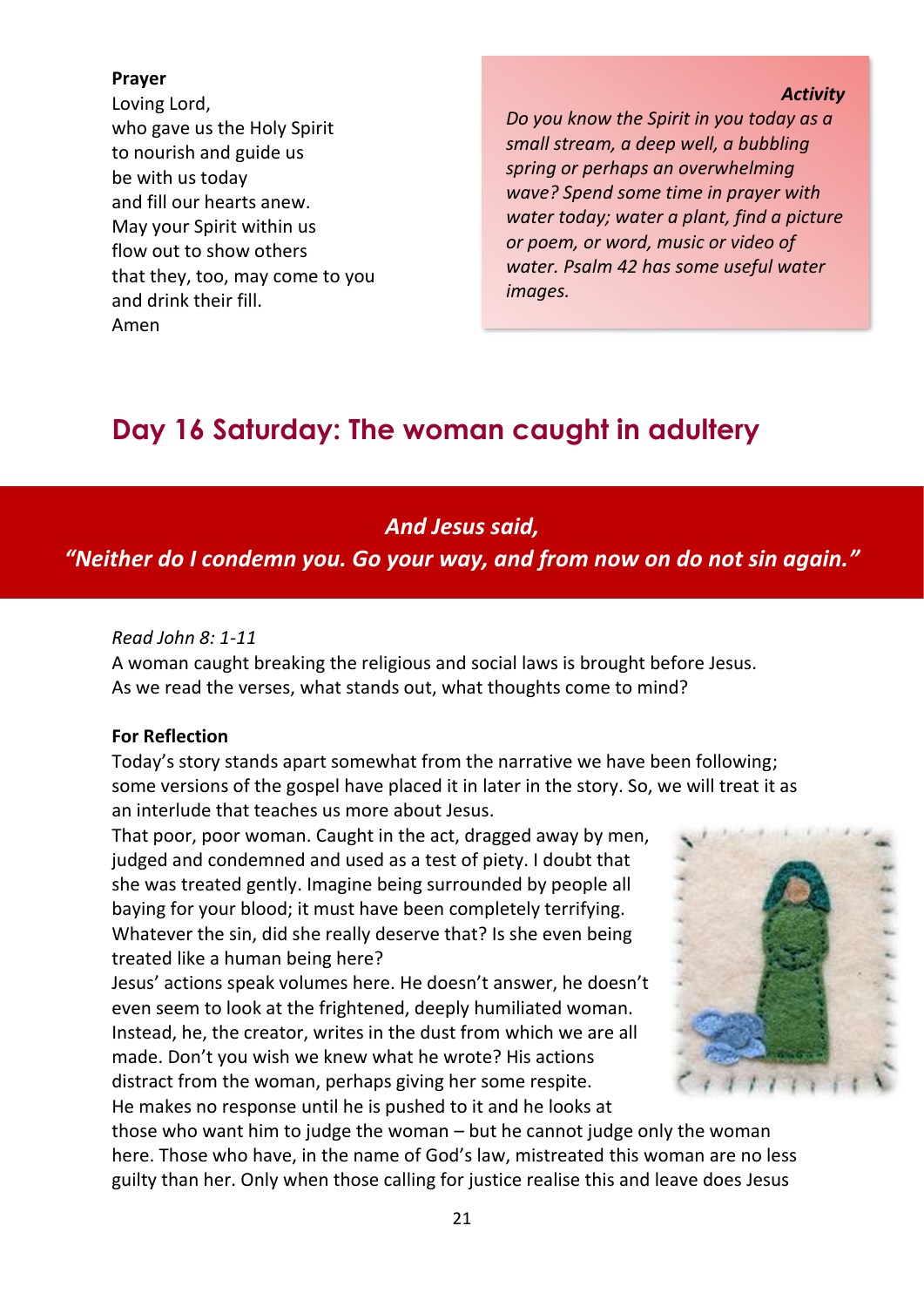talk to the woman; refusing to do what had been asked of him - to condemn her. Jesus is not afraid to be seen with her, despite the accusations. Instead, he speaks to her as an equal, offering forgiveness and the chance for a new start.

We are all guilty of judging far too harshly; judging others, who do not fit our 'rules' of life, judging ourselves when we feel we have fallen short.

We may not pick up stones, but still our words and actions have the ability to harm greatly, just as in this story. Yet, despite our imperfections, we can still come face to face with Jesus and be forgiven.

Today, let us ask God to show us where we judge others and ourselves, and ask for forgiveness and healing.

#### **Prayer**

Lord of love and compassion, we are too quick to judge others Lord have mercy. we speak and act without thought Christ have mercy we condemn when you would have us show love. Lord have mercy Forgive us and heal us. Amen

*Activity*

*Find a pebble or a stone to hold in your hands. Feel the roughness and weight and think about the pain that comes from judgemental behaviour. Bring your concerns to God, then leave the stone next to your candle or cross, handing them over to Christ, our saviour.*

# <span id="page-22-0"></span>**Day 17 Monday: Light of the world**

*"I am the light of the world. Whoever follows me will never walk in darkness but will have the light of life."*

*Read John 8: 12-20.* 

Here we come to another I AM statement, picking up on one of the themes of John's Gospel.

As we read the verses, what stands out, what thoughts come to mind? **For Reflection**

I wonder if many of you have experienced a solar eclipse? When I saw an eclipse in Devon, years ago now, it was somewhat surreal to see the cloudy daytime sky darken and the streetlights switching on. As the darkness increased, to night-time intensity, flashes were visible on the headland some distance away. They were tiny pinpoints of light, from camera flashes, as people tried to capture that moment. In the dark, the smallest light travels huge distances and can be seen, just as glimmers of hope shine even in the darkness of despair.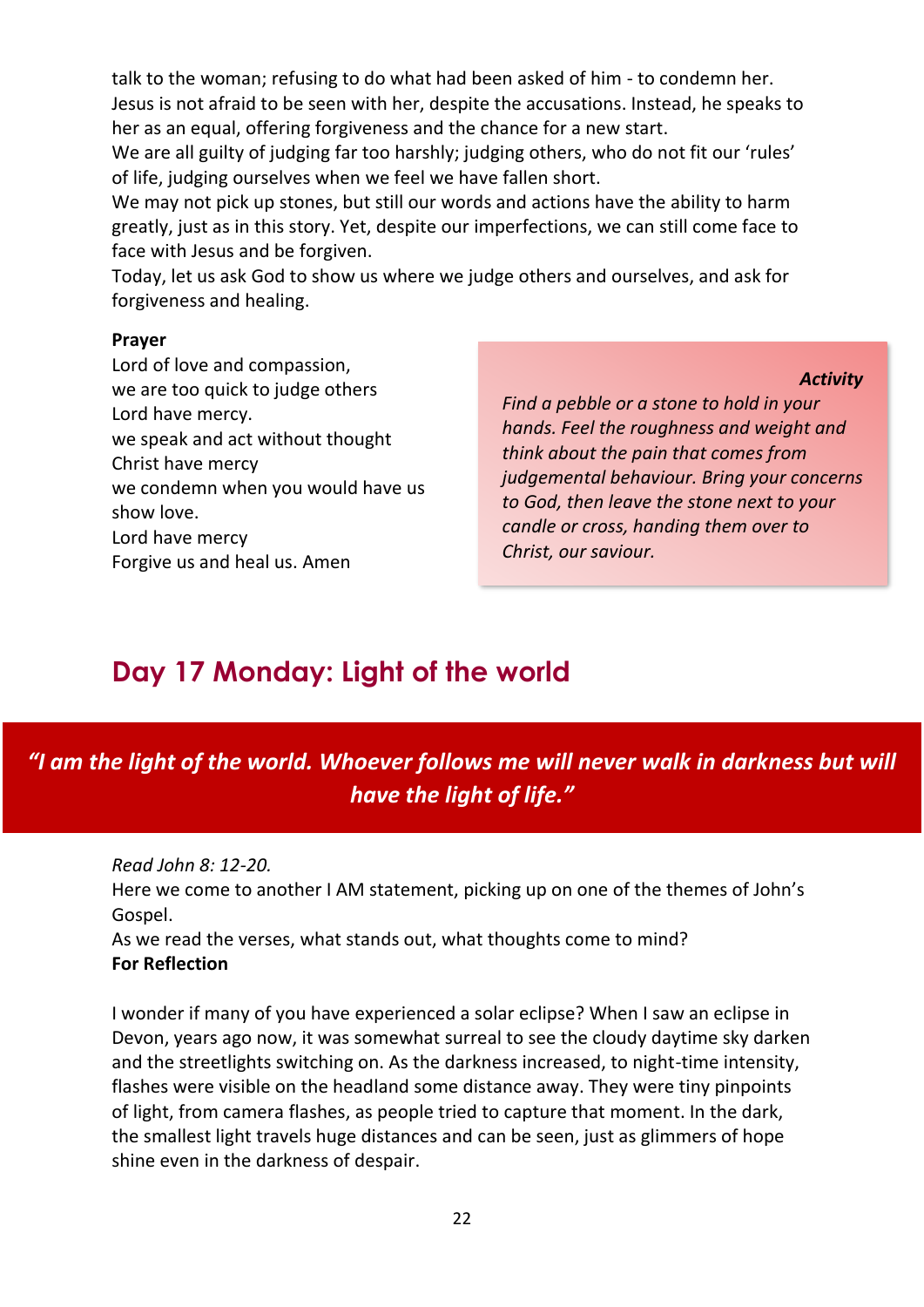

Here Jesus utters a profound truth and is met by resistance, again. This time it is all about legal witness; Jesus, they said, did not have the authority to say what he is saying. It is all about technicalities, not spirituality.

For us, the concept of the light of the world cannot be legally described or limited, just expressed in the person of Jesus. We may wonder how lost in spiritual darkness these people were, to be unable to see the bright light of Jesus right in front of them. Yet, if we are honest, don't we, too, sometimes get lost in cloudy darkness and miss the signs in front of us? The good news is Jesus, our beacon of hope, always will shine

for this world and each of us. We also have our role to play. In order to see anything, we have something has to either be a light source, like our sun, or reflect light, like the moon does. Not only do we need to seek out the light of Jesus, but we have the privilege of reflecting it to others, each of us a small spark like those glimmers on the headland, lighting up the darkened world.

Are we feeling lost in the dark in search of a glimmer of light, or is our own reflected light shining bright today?

#### **Additional reading**

**[John 8: 21-59](https://www.biblegateway.com/passage/?search=John+8%3A+21-59&version=NRSV)**

#### **Prayer**

Jesus, Light of the world, you came to show us the way to eternal life. Guide our footsteps even in the darkest night. Help us to reflect your life and light to all. Amen

#### *Activity*

*"I am the light of the world." Light a candle with these words. What do they mean for you today? Find a way to express this, through music or art, words or craft. You might like to listen to Bernadette Farrell's song "Christ be our light" or spend some time with Holman Hunt's image "The light of the World".*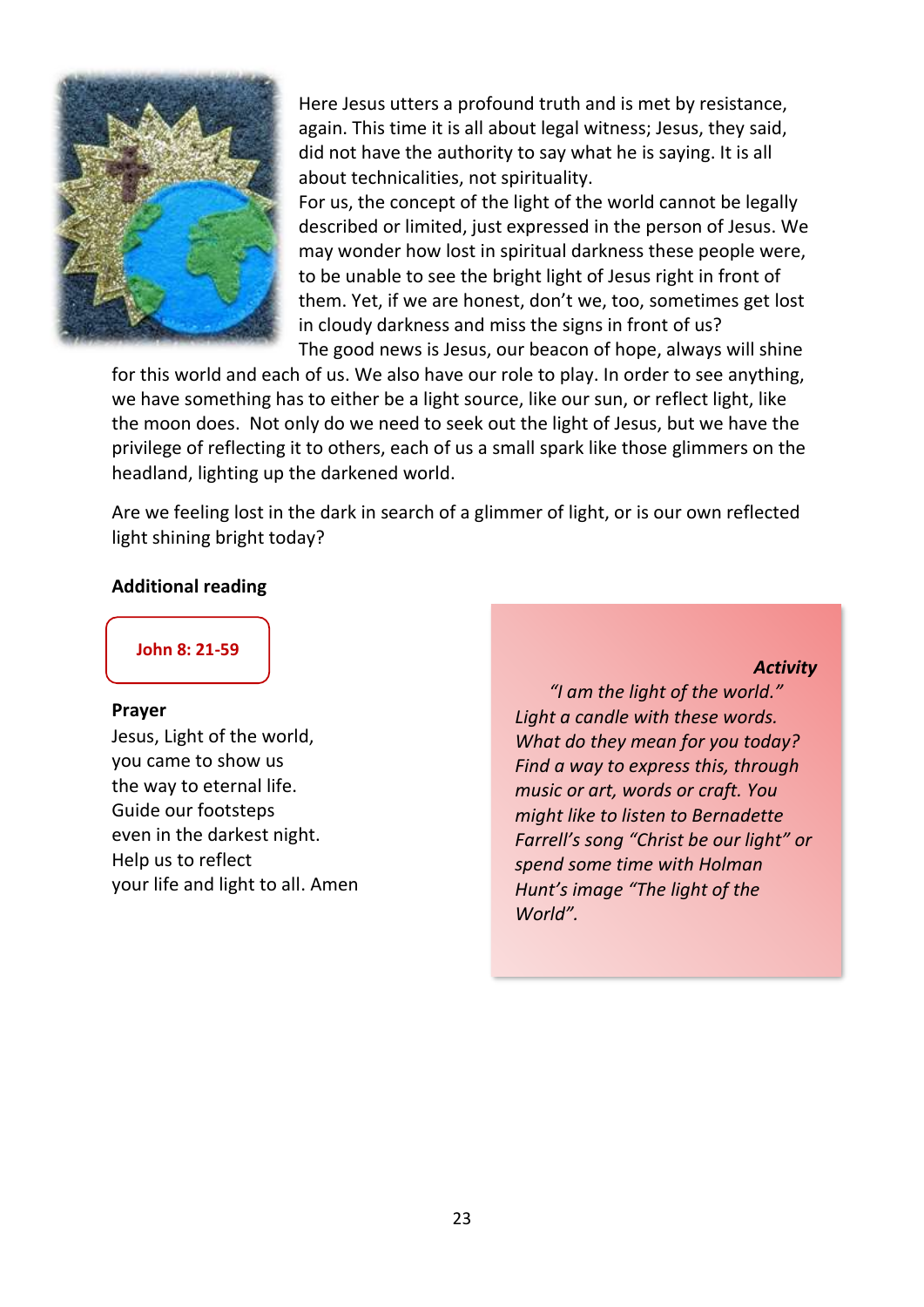# <span id="page-24-0"></span>**Day 18 Tuesday: the man born blind**

### *"If this man were not from God, he could do nothing."*

#### *Read John 9*

A longer Bible passage today, but it helps to read the whole of this blind man's experience with Jesus.

As we read the verses, what stands out, what thoughts come to mind?

#### **For Reflection**

As someone with a scientific background, it is inconceivable to me to think that sin causes illness. Our bodies are complex, beautiful biological machines - true wonders but sometimes they break, or are just made differently to start with.

Jesus stresses here that it was no-one's fault that this man was born blind, no one is to blame.

This gospel has been described as a 'court case' laying out the case for Jesus; this one story encapsulates this. The healing of the blind man story allows John to weave throughout it his themes of light and dark, acceptance and denial. Yesterday we thought about those glimmers of light in the dark. Here we see that even if we are in total darkness, unable to see God, Jesus can still see us, draw close to us, and heal us, leading us into understanding and love. Mud and spit may seem rather unhygienic method of healing today, but think of the symbolism. The dust of the earth infused with the water of life from the Word, smeared by God's own hand on the eyes, bringing healing and new life.



The man, who up until now was completely blind and therefore deemed useless (forced to beg as the only way to survive) now seems to have deeper insights than the people who had watched Jesus closely. Those who claim to be looking out for a Messiah treat this man horribly; accusing him, dismissing his words, finally driving him away. Just as in the story of the adulterous women, after all this has happened, Jesus seeks out this man to talk to him, once more as an equal. Can you imagine coming face to face for the first time with the person who had changed your life? It seems that the joy of sight was enough to compensate for all he went through at the hands of those who questioned Jesus. It really did bring a new life for him, so many new sights to see and new opportunities to explore. So, he simply responded by worshipping Jesus, as those who saw and heard Jesus, but denied, him asked *"Surely we are not blind, are we?"*

This story has humbling and disturbing elements to it. We may well want to identify with the formerly blind man, seeing Jesus and worshipping him, recognising the Godgiven gift he has bestowed. It is much harder to accept that at times we may actually be unwilling to see or accept God's work in others, or even ourselves.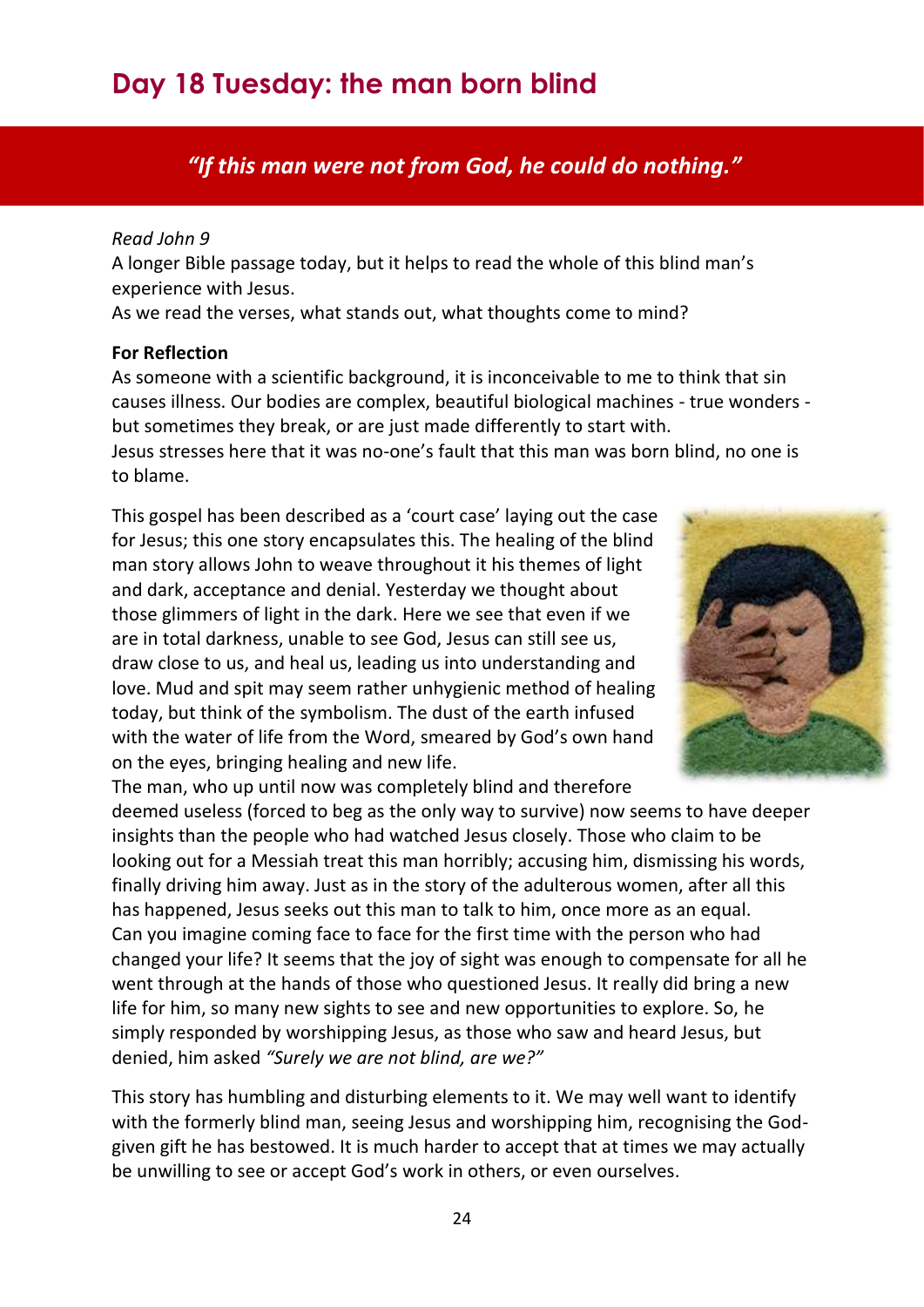Today has been all about how we respond to God's words and acts; can we see what God is trying to show us? How do we want to respond today?

#### **Prayer**

Lord, we ask forgiveness for the times when we have failed to see your goodness; blinded by other concerns, judgemental and condemning differences, or afraid to change our world view. Be with all those who suffer from prejudice because they are perceived as different. Help us to see your beauty in all people and all things and to be ready to worship you for them. Amen

#### *Activity*

*Spend some time outdoors or looking out of the window; what can you see in the everyday world that is wondrous and beautiful? Ask God to help you see beauty and God's hand at work in all around. Give thanks to God for that you can see.*

# <span id="page-25-0"></span>**Day 19 Wednesday: The good shepherd**

### *"I am the good shepherd. The good shepherd lays down his life for the sheep"*

#### *Read John 10: 1-21*

Today we have one of the lasting images of Jesus as the good shepherd. As we read the verses, what stands out, what thoughts come to mind?

#### **For Reflection**



The first hymn I ever learned to play on the piano when I was a little girl was "Loving Shepherd of thy sheep" (written by Jane E. Leeson, 1809-81), which is based partly on this passage. Even then, there was something wonderful about the mental picture of protection it brought me. I loved to sing this song, trusting that I was safe and secure with God; looked after, known and loved. I hope others remember similar feelings of protection. Finding that safe, secure place may seem harder now than the hymn, or childhood, suggests. Can we follow Jesus' voice, leading us, to safety, because we

recognise it? Voices are powerful things. Heard even in the womb, we learn to recognise and respond to the voices of those we love. We

read into their tone and pitch, as well as listening to the words spoken. When we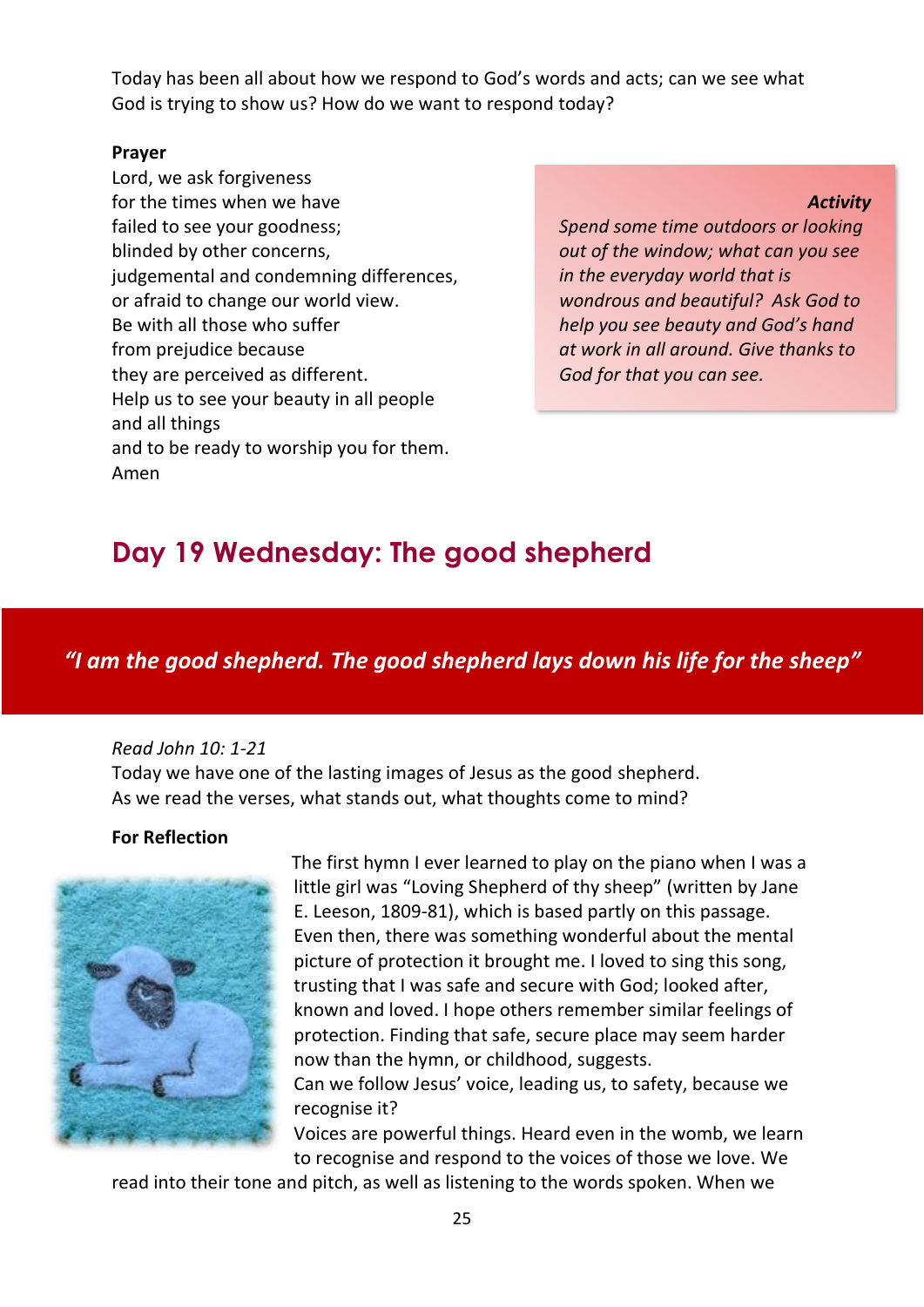know someone really well, we may be able to guess what they would say in certain situations and we understand the often-unsaid elements of love and care, in their words. We now have more ways than ever to see and hear each other and those around us. At times the world may seem a noisy place for us; different voices clamouring for attention. In may be easy to overlook one of the voices of love speaking to us, yet this is the most important voice of all. One of our aims in Lent is to pause and try and hear the voice of the "Good Shepherd" more clearly, through prayer, reflection and through fresh encounters with the Word in the Gospel. Jesus gives us not one, but two of the "I Am" statements here. Jesus invites us to enter into a place of safe rest, in his words, "*I am the gate for the sheep".* Enter, stay with the good shepherd and learn to hear and follow his voice anew.

### *"Loving shepherd, ever near, teach thy lamb thy voice to hear;"*

Do we feel we are resting in safe pastures, listening to the Shepherd, or in wild and frightening places unable to hear that voice? Wherever we are, let us try to listen for the Spirit's call.

#### **Prayer**

Today's prayer is three of the verses from the hymn by Jane E. Leeson.

Loving Shepherd of thy sheep, Keep thy lamb, in safety keep, nothing can thy power withstand, none can pluck me from thy hand.

Loving Saviour, thou dids't give thine own life that we might live and the hands outstretched to bless bear the cruel nails' impress.

Loving Shepherd, ever near, teach thy lamb thy voice to hear suffer not my steps to stray from the straight and narrow way. *"I am the Good Shepherd" Is this a helpful way to think about God? Find a poem, a hymn or piece of music, a picture, image or object that helps you to feel safe with God and helps you to listen for God.*

*Activity*

# <span id="page-26-0"></span>**Day 20 Thursday: Jesus' Sheep?**

### *"My sheep hear my voice."*

Read John 10: 22-42 Jesus repeats his words, and trouble ensues. As we read the verses, what stands out, what thoughts come to mind?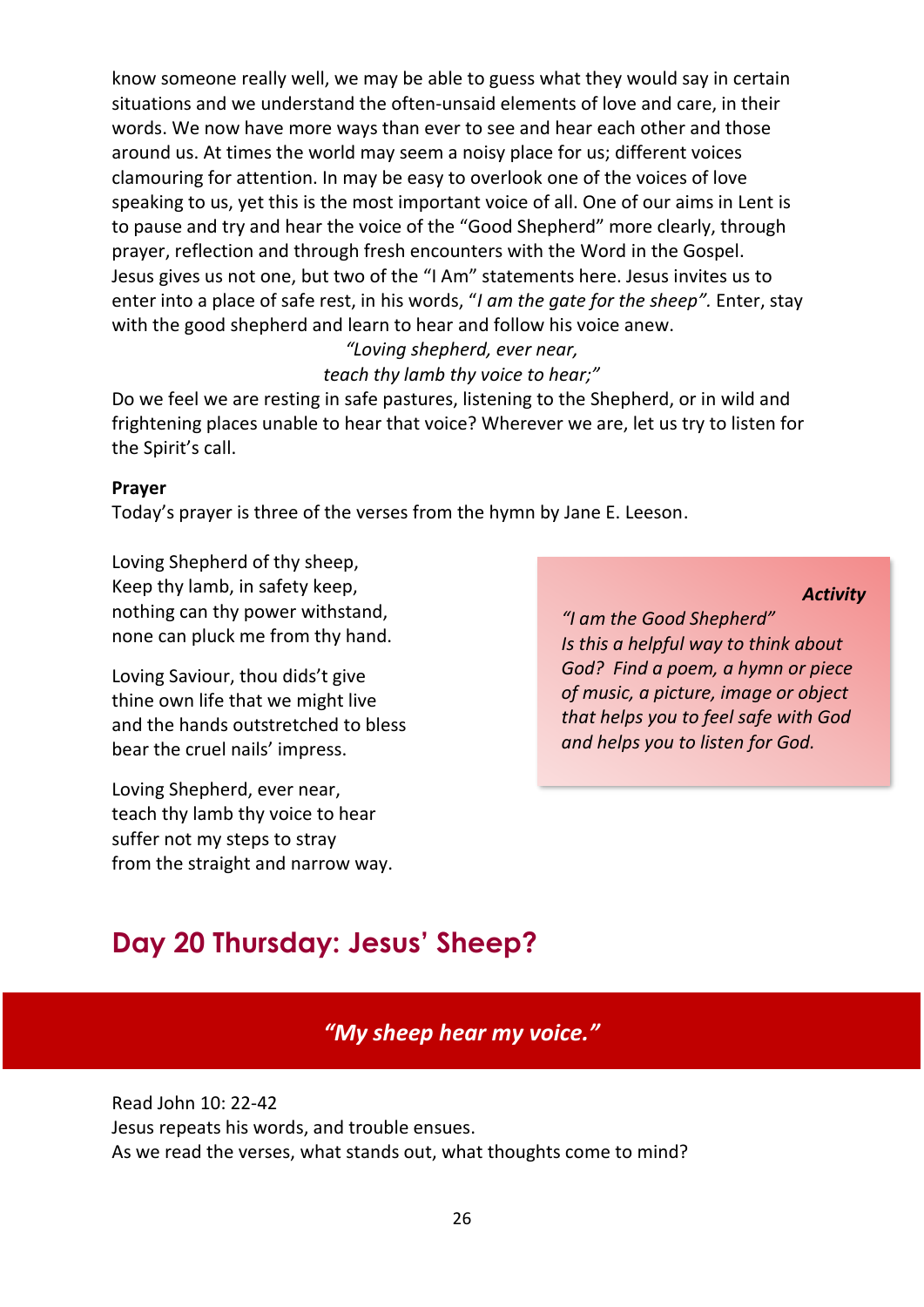#### **For Reflection**

Yesterday's reading brought comforting images to mind. As is so often the case in John's gospel, however, images that are familiar and comforting to us were anything but to some of the people around.

We know from Psalm 23 that God was viewed as the shepherd of the people and there are many other examples. Ezekiel 34 speaks of God becoming the true shepherd of the people after they had been abandoned by those who should have cared for them.

*"For thus says the Lord God: I myself will search for my sheep, and will seek them out"*

(Ezekiel 34: 11)

So, the language Jesus was using had great meaning to the people. Was this the Messiah? Again, we have the question asked; the question this whole gospel is trying to answer. Once more some said, "Yes". They had heard Jesus speak,



seen him doing the Father's work and inspired by this (and the Spirit) they had faith. They did, indeed hear the shepherd's voice. Some, however, could not get past the fact that a human was saying those words – claiming a title that belonged to God. Imagine the scene.

"Blasphemy! And in the Temple itself! Trying to make yourself God are you,

when you are nothing more than the son of a carpenter from Galilee!" Jesus was not what they expected from the Messiah; so, some thought stoning him was the answer. How immensely tragic that the they could not all recognise the one who God had promised stood there, among them, himself one with the God they were so eager to defend with violence.

Division and disagreements so often happen when we refuse to listen to others with a different viewpoint. It is easy to feel vulnerable, or even attacked, when someone questions our ways or anything dear to our hearts. It can feel as if we are losing control so we may lash out, in an attempt to regain it. Listening honestly and openly can be very hard. Yet this is what we are called to do.

With the command to listen to Jesus' voice comes more; we need to walk in his ways. He listened to, and talked to everyone, even those who fervently disagreed with him. Jesus wants all to become his sheep, but he still loves and listens to those who choose, at this moment, to walk away. As his sheep, we follow his call to hear all people.

Perhaps today we can ask God for insight into the times when we have not listened to others. Bring all the things that make the conversation difficult to God and ask to see those involved through the eyes of God's love.